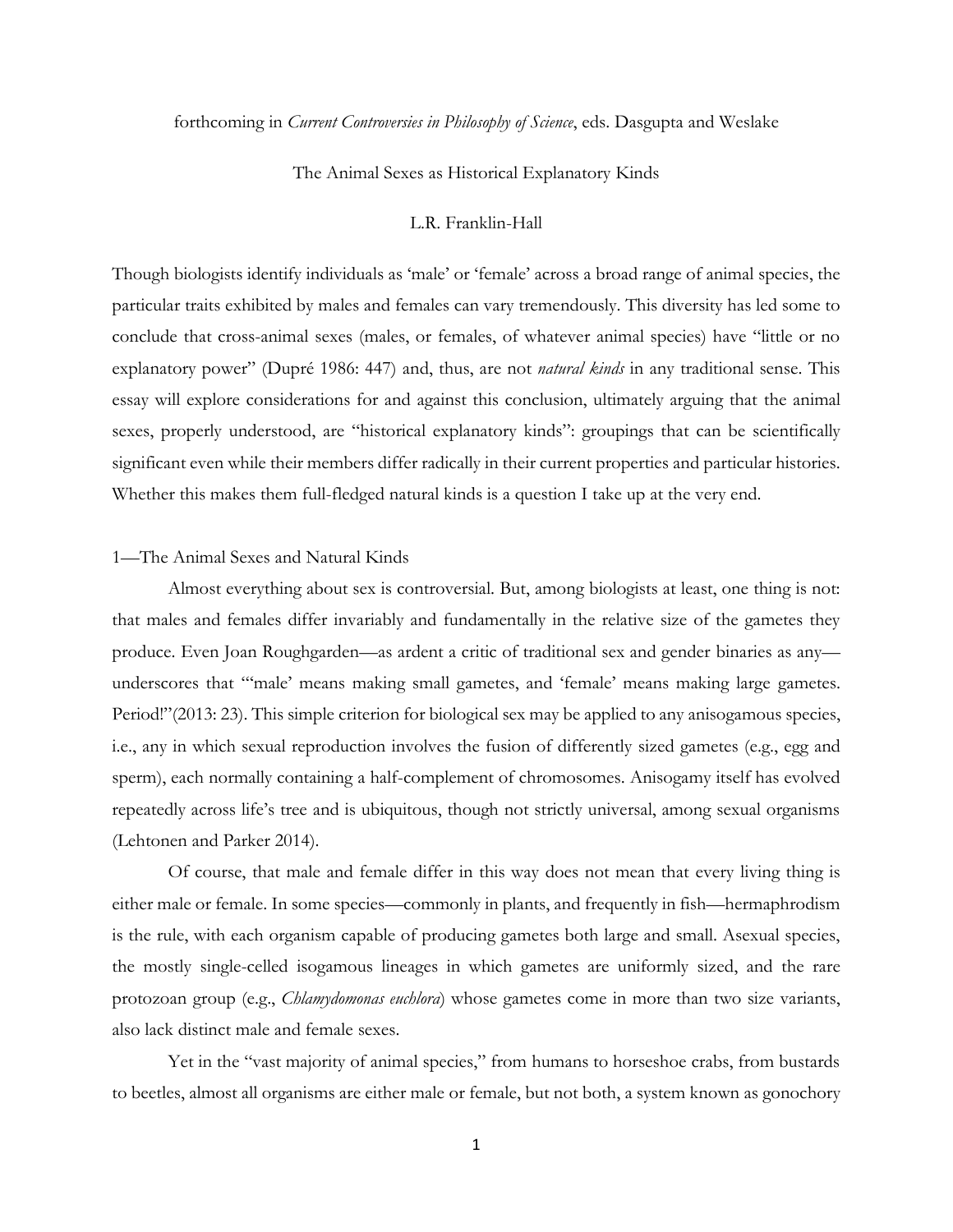(Fairbairn 2013: 9). <sup>1</sup> Of course, differences between male and female often extend well beyond the reproductive cells, with the sexes varying in mass, anatomy, and behavior besides. The male blanket octopus, for instance, not only transfers sperm to its mate using a sex-specific detachable delivery arm called a hectocotylus, but he is also comparatively puny—40,000 times less massive than the female. The female Anopheles mosquito likewise varies from conspecific males: she possesses special mouthparts that permit her to collect blood meals used to provision developing eggs.

The sex differences just mentioned are species-specific. But biologists as far back as Darwin have also identified coarser-grained patterns in the traits typical of males and females across the animal world. Male animals, it seems, are often more competitive in seeking mates, and sport the ornaments and armaments that aid in such competition.<sup>2</sup> Females, on the other hand, are commonly more discriminating in mating, and more commonly provide the bulk of species-typical parental care (Janicke et al. 2016). Theorists try to account for these and other trends by tracing them, in one way or another, to a difference of gamete size—just the difference that, biologists submit, defines the sexes themselves (Fromhage and Jennions 2016; Lehtonen et al. 2016; Schärer et al. 2012).

That there exists a scientific consensus on this universal standard of *what it is* to be male or female, and that this difference is widely (though not universally) thought to be "the basis for other differences between males and females" (Hall and Haliday 1998: 219), may appear to indicate that the *cross-animal sexes—*groups consisting of *all male animals*, and of *all female animals—*are deep and important ones that any student of the living world should recognize, that they are, in other words, *natural kinds*.

What are natural kinds? Many ways we group things simply reflect our own priorities. Pests, for example, is a category encompassing the many rather different animals that humans regard as a nuisance, from cane toads to termites and feral cats. However, to think that there are natural kinds in the view of many philosophers, at least—is to think that some special ways of grouping things trace "the structure of the natural world rather than the interests and actions of human beings" (Bird and

 $1$  Even in gonochoric species, some organisms may produce both (or neither) large and small gametes, but these individuals are rare, and this property is not typically understood as an adaptation. This contrasts with species in which hermaphroditism is species-typical, as is the case for about 5% of animal species (Jarne and Auld 2006).

<sup>&</sup>lt;sup>2</sup> There are just a few known animal species in which females possess more extensive armaments than males, among them the polyandrous Northern Jacana, whose females are equipped with wing spurs, and a few varieties of dung beetle, whose females have larger horns used in female-female contests for resources. By contrast, there are countless species, across many phyla, in which the males alone are weaponized. See Emlen (2014) for an accessible survey.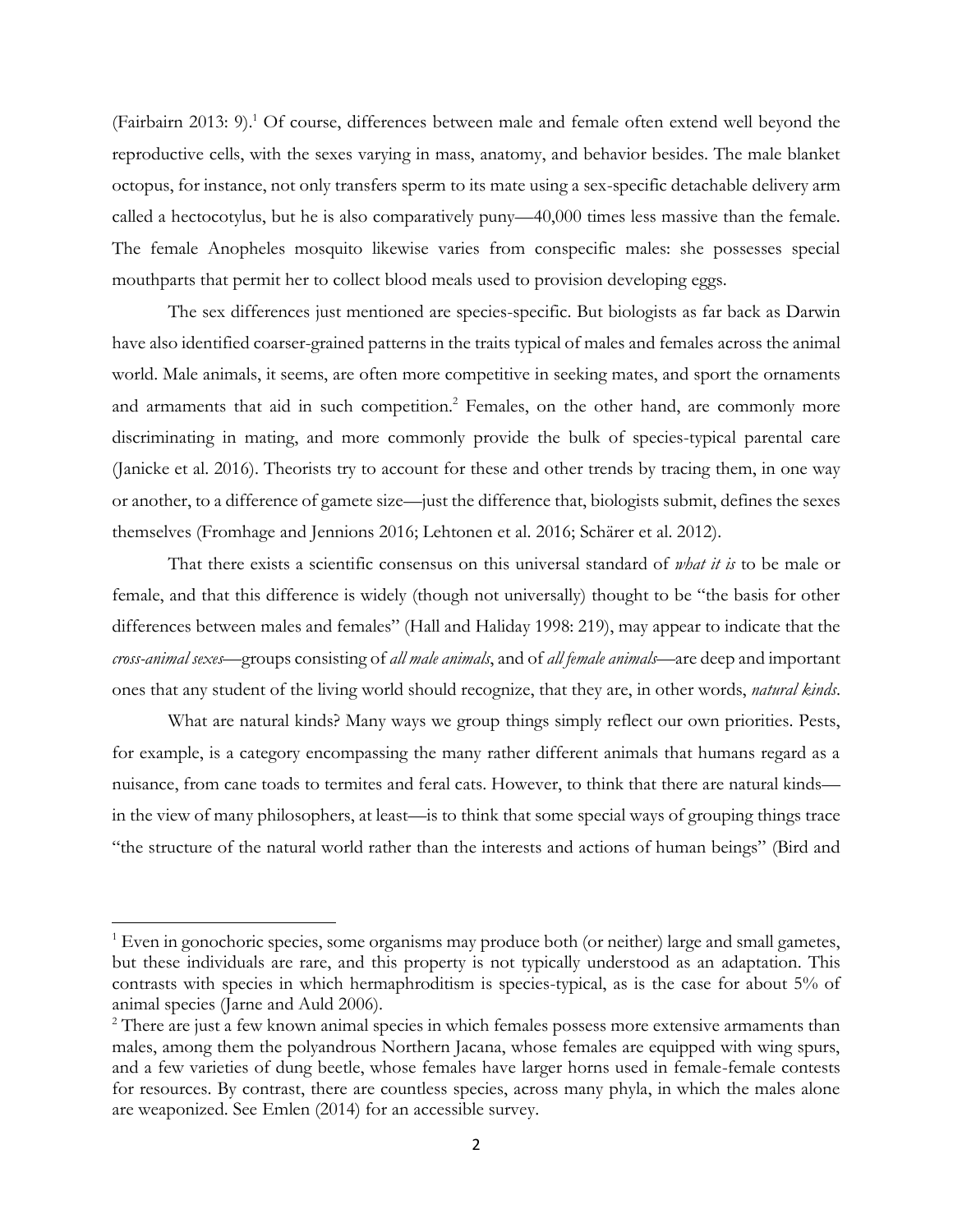Tobin 2017). Scientists, it would seem, aim to uncover the contours of these kinds and represent them in their classifications, as Mendeleev did with his periodic table of elements.

What exactly is it about natural kinds that sets them apart? The most discussed proposal is *kind essentialism*. On this view, natural kinds alone have an *intrinsic essence*: properties possessed internally by each kind-member that (1) are necessary and sufficient for membership and (2) account, at least in part, for other kind-typical features (for discussion, see Reydon 2012: 219). For instance, all and only gold atoms have nuclei with 79 protons, which is responsible—in concert with the physical laws—for the characteristic conductivity, reflectivity, and boiling and melting points of all pure samples of gold.

If having an intrinsic essence is the mark of a natural kind, do the cross-animal sexes qualify? In a rare discussion of the question, John Dupré concludes in the negative, arguing that, though gamete size may provide a suitably strict standard for sex membership (thus satisfying condition (1) above), it is not appropriately *explanatory* of other sex-typical features (as required by (2) above) (Dupré 1986, 1995). The essence of gold—having 79 protons—underpins, at least in part, the metal's attractive yellow luster; due to this nuclear constitution, free electrons form an 'electron sea' that readily reflects much of the visible spectrum, blue light aside. But that female orangutans make large gametes does not, in the same way, bring about their sex-typical parental behavior. Instead, gamete size and extended care for young (i.e., nursing through age 8 in orangutans) are, in the view of many biologists, products of a common cause: the female orangutan's genetic constitution. Nevertheless, the genetic constitution of the orangutan cannot be understood as the essence of female *animals*, the kind at issue here. While sex in orangutans and other mammals is set by the familiar X and Y chromosomes—with XX normally putting mammals on the path to becoming female, and XY on the path to developing as males—this sex determination system is parochial; no gene, chromosome, or combination thereof brings about female (or male) characteristics across the whole animal kingdom.

This explanatory shortcoming in sex's purported defining characteristic promises to illuminate another notable feature of the cross-animal sexes, one that arguably also distinguishes them from kinds like *gold*: that there are no substantive generalizations true of all—or even of nearly all—males, nor of females. For instance, though females more often provide parental care than do males across the animal kingdom, among bony fish in particular the pattern reverses: sole male care is more common than either sole female care or joint care. And though males are generally the more decorated sex, among some shorebirds the female is the more brightly plumed. Dupré suggests that this variability should be unexceptional, given the explanatory failure of gamete size. After all, on the essentialist picture, generalizations across kind-members were expected precisely because a kind's defining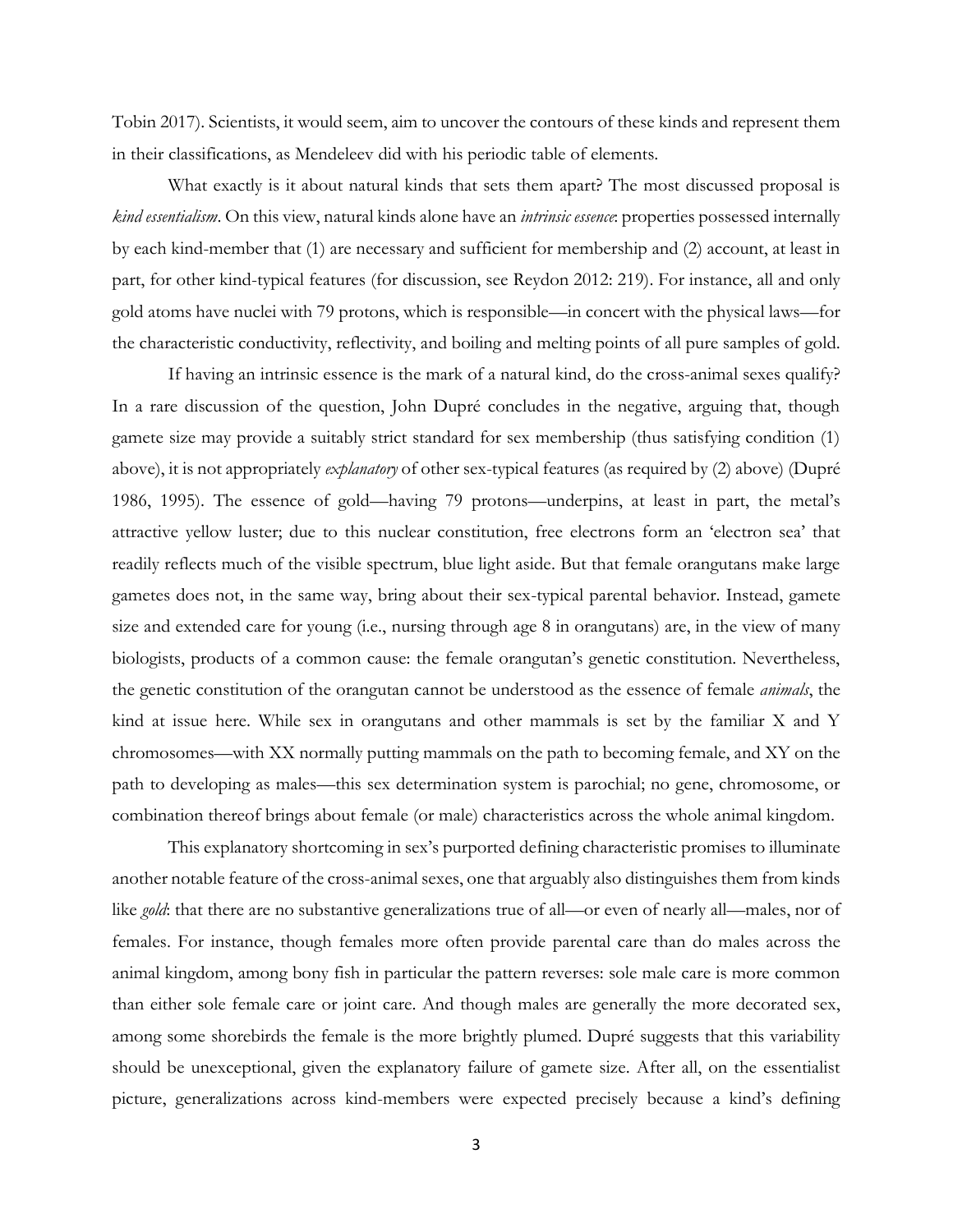property brought about—and thereby explained—sundry other features of the individuals possessing them. When this relation is lacking, it is no surprise that strong generalizations are likewise absent.<sup>3</sup>

But if the cross-animal sexes are not essentialist kinds, what are they? After all, even if they don't satisfy essentialism's strictures, they seem rather unlike the purely conventional, human interestbased groupings, such as pests, with which natural kinds are often contrasted. This paper attempts to answer that question by presenting a novel account of the animal sexes according to which they are historical kinds. I hope to show that by understanding the animal sexes in the way that I propose, we can make sense of the genuinely explanatory calling that the cross-animal sexes have in evolutionary biology, while at the same time appreciating the mesmeric diversity in male and female characteristics evident across the animal world.

My discussion proceeds as follows. First, section 2 emphasizes known diversity in animal sex characteristics, a diversity that section 3 argues is still consistent with the existence of genuine *trends* in the characteristics of male and female animals. After reviewing the best explanation for these trends in section 4, section 5 presents the paper's central theoretical claim: that to be a male (or female) animal is to be one whose reproductive developmental process originates—in a way I will spell out in that animal's earliest small (or large) gamete-producing animal ancestors. After arguing in its favor, I conclude by considering whether the animal sexes—so understood—are not merely *explanatory* but also genuinely *natural* kinds.

## 2—Diversity in the Cross-animal Sexes

 $\overline{\phantom{a}}$ 

A first important fact about the cross-animal sexes—one apparent even when considering just those species in which the sexes are separate—is how heterogeneous each are. In particular, males differ from fellow males, and females from fellow females, not just in their species-typical characteristics (e.g., the male rainbow trout has fins, while the male mountain wren has wings) but also in the traits that are distinctive, within a given species, of males, or of females. The penis can illustrate. The possession of a penis may initially seem a promising candidate for a distinctively male

<sup>&</sup>lt;sup>3</sup> I have reviewed just one strand in Dupré's complex reasoning on the sex categories, and two further features of his view warrant note. First, having rejected both essentialism and the suggestion that the cross-animal sexes have any significant *explanatory* calling, Dupré does not conclude that they entirely lack a *scientific* role—though exploring any such role has not been his focus. Second, irrespective of their scientific interest, Dupré will remain content to consider the sexes *natural kinds*, though for him this means little; on his extremely permissive account, natural kinds extend well beyond the categories of science to Pontiacs, puff pastries, and much else besides.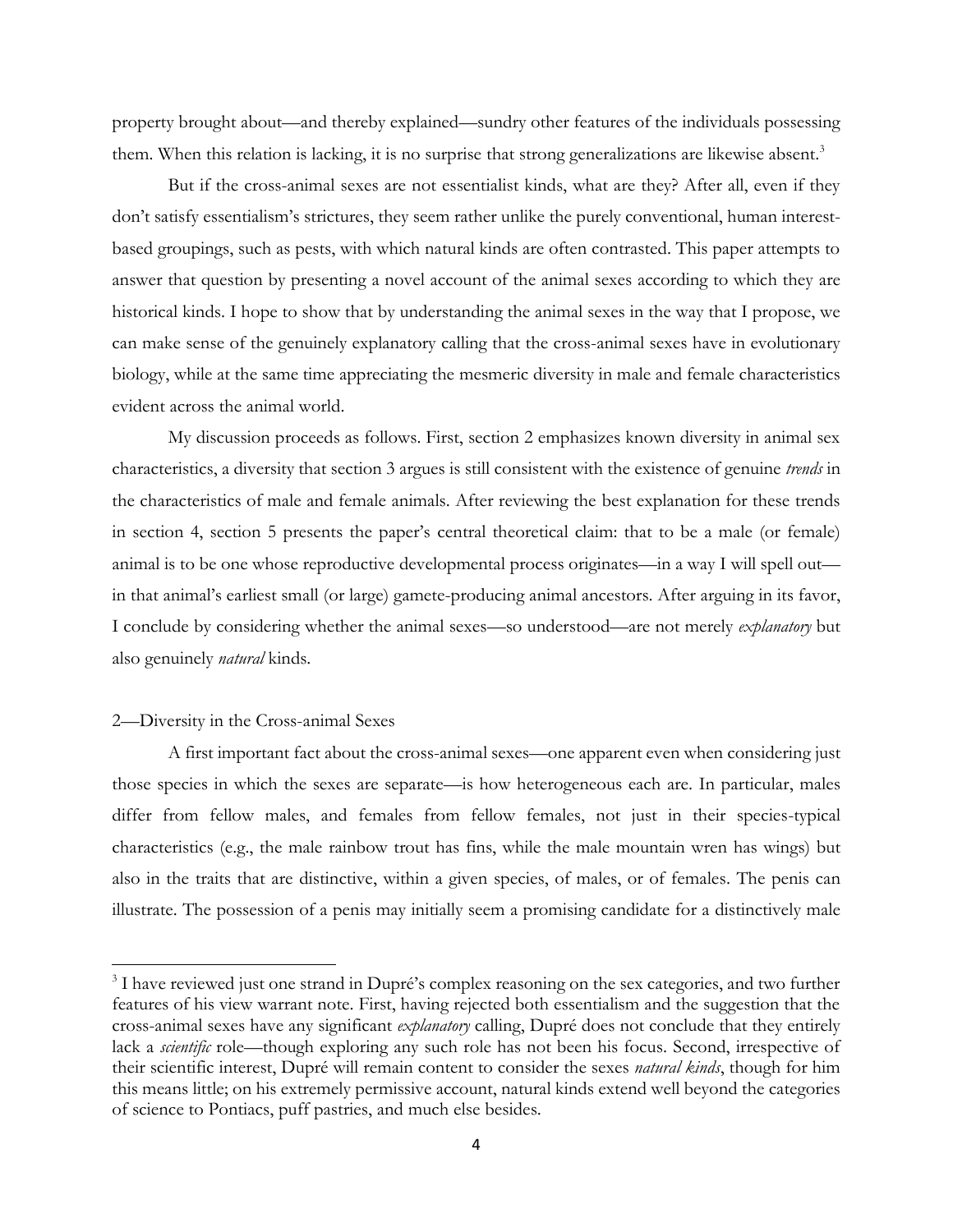attribute, one possessed by males, whatever their species, and absent in females. Yet not only are penile structures themselves extremely diverse—inflatable or stiffened by bone; single or paired; helical, boomerang, or forked—but males of many species, including most fish, birds, and amphibians, lack them entirely. And, in some cases, it is the female who is so endowed; in *Neotrogla*, a genus of Brazilian cave-dwelling bark lice, the female inserts her "penis" into the male's "vagina" to harvest his sperm (Yoshizawa et al. 2014). 4

Male and female diversity is even more evident in behavioral traits, such as in reproductive and parenting activities. For instance, though some may presume that it is the female's exclusive role to care for young, sole female care is but one pattern of many—in fact, an uncommon one, given that, in most species, juveniles are left to fend for themselves. Even focusing on just those groups that do aid their offspring—by providing defense, nutrition, or instruction—single-handed caretaking can be found among males, as well as among females. In giant water bugs, for example, the female lays newly fertilized eggs atop the male's back, which he goes on to carry, protect, and aerate until hatching. Similarly, solicitous males are found among seahorses, who gestate embryos in a special-purpose abdominal patch or pouch, as well as among amphibians like the Darwin frog, whose male ferries his metamorphosing brood within his vocal sac.

Diversity even extends to the very factors that lead embryos to develop into males, or into females, in the first place. As mentioned above, no particular gene or chromosome triggers the development of either male or female phenotypes across animals. And in some cases the environment is the determining factor. The green spoonworm's sex, for instance, depends on features of its social environment: larvae develop as female if they settle on unoccupied ocean floor, but as male if they settle near a conspecific female.<sup>5</sup>

Given such examples, just what is it that animal males, and females, always have in common? That is, knowing nothing about a creature—except that it is an animal male, or an animal female what can we infer about it, beyond one feature of its gametes? Perhaps *nothing*, as it turns out (Gorelick et al. 2016). From a creature's anatomy, to its behavior and genetics, biologists have uncovered no

<sup>4</sup> See Schilthuizen (2015) for a recent overview of genital diversity and evolution, and Eberhard (1985) for the classic treatise on the topic.

<sup>&</sup>lt;sup>5</sup> See Bachtrog et al. (2016) for a review of sex determination mechanisms across animals. From a more philosophical point of view, my [2015] explores a rationale for the scientific practice of holding that sex is 'determined' or 'caused' *either* by the environment *or* by genetics, given that appropriate genetic and environmental conditions are always jointly required for normal development.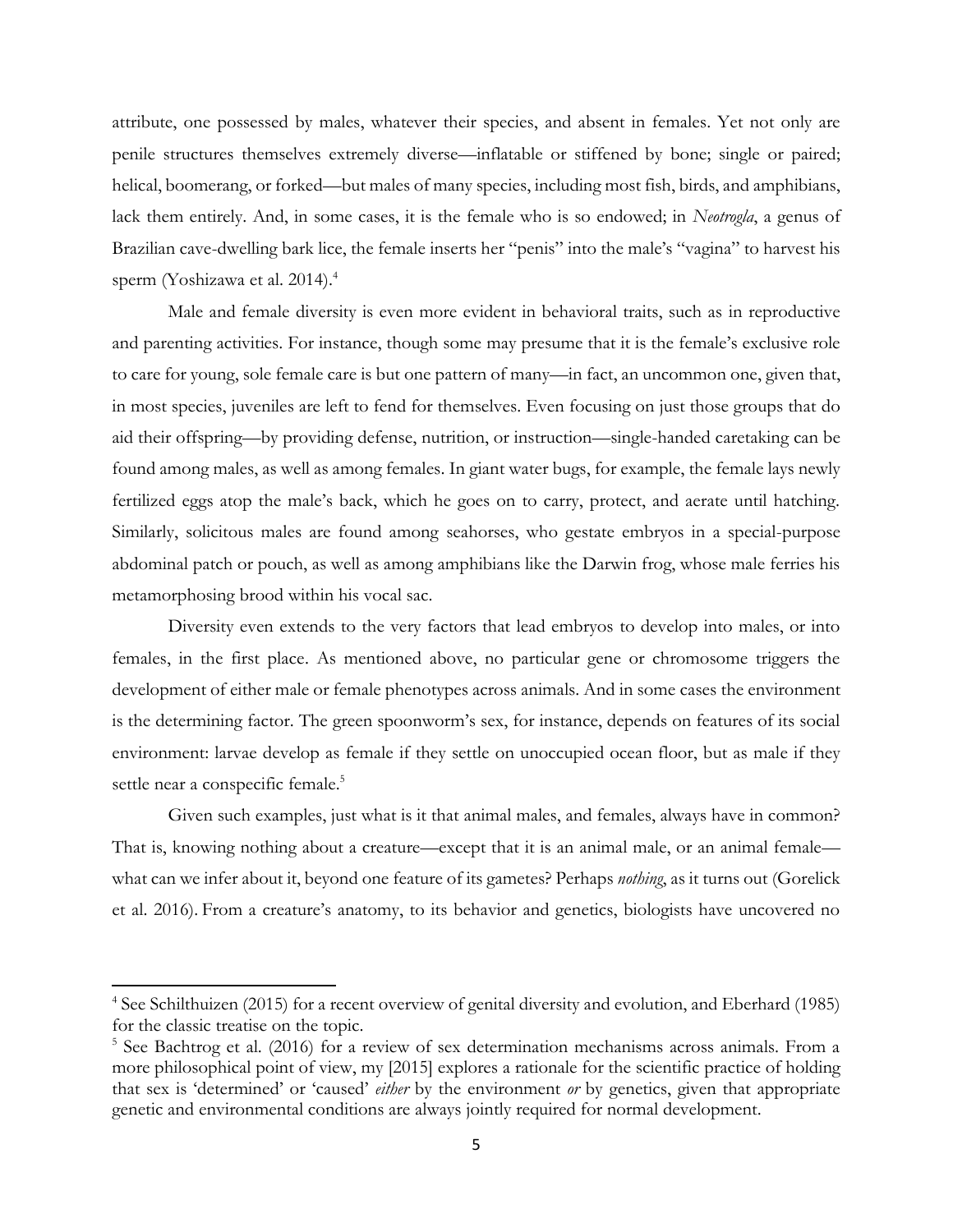feature—save gamete size—perfectly distinctive of either sex. In fact, when it comes to how nongametic sex traits are distributed between males and females, almost *anything is possible*.

#### 3—From Diversity to Trends

And yet, that anything is possible does not mean that all possibilities are equally probable. In this case in particular, that stronger conclusion is almost certainly false: for a variety of anatomical and behavioral traits, some are much more common among males than among females; for others, the reverse.

Let's return to the penis, understood broadly as any structure used to transfer gametes from one sex partner to another prior to fertilization. Though this apparatus has evolved repeatedly and independently across animals—derived, developmentally, from the anal fins of some fish, the limb pathway of amniotes, and the sensory organs of spiders (Brennan 2016)—it is almost invariably, Brazilian cave-dwelling bark lice notwithstanding, a feature of the male animal alone (Yoshizawa et al. 2014: 1001). An equally strong trend, to be expected given that male and female genitals coevolved, concerns females: that they are much more likely than males to possess receptive genitals—from the ovipore of the insect to the triple vagina of the kangaroo—that collect, and regulate the use of, gametes of the other sex. Females are also more often the sex that gestates offspring, a pattern so striking that some accounts of pregnancy restrict it to females *by definition*, a constraint recently disputed by those studying the rare species in which males become gravid (Stölting and Wilson 2007: 884).

A second class of sex-correlated traits comes from the more complex study of behavior. For instance, among animals, it is common for males to engage in more within-sex competition than conspecific females, including in direct contests between adults for access to mates (Andersson 1994, Clutton-Brock 2017). Females, on the other hand, are commonly more reproductively discriminating, that is, less likely than conspecific males to mate with available members of the other sex. A weaker but still apparently real—sex-linked trend concerns parenting behavior: females, more often than do males, provide the majority of parental care (Clutton-Brock 1991).

For a third type of sex-correlated trait, consider the developmental systems that build male and female phenotypes. Though what biologists call the *primary* sex-determination mechanisms—of which the mammalian  $XY/XX$  scheme is an instance—vary substantially across animals, aspects of the causal process activated by these mechanisms (like that causing gonadal differentiation) are similar across many animal species. In particular, the DM (*Doublesex* and *Mab-3*) family of transcription factors "appears to be directly involved in sexual development in all major animal groups" (Herpin and Schartl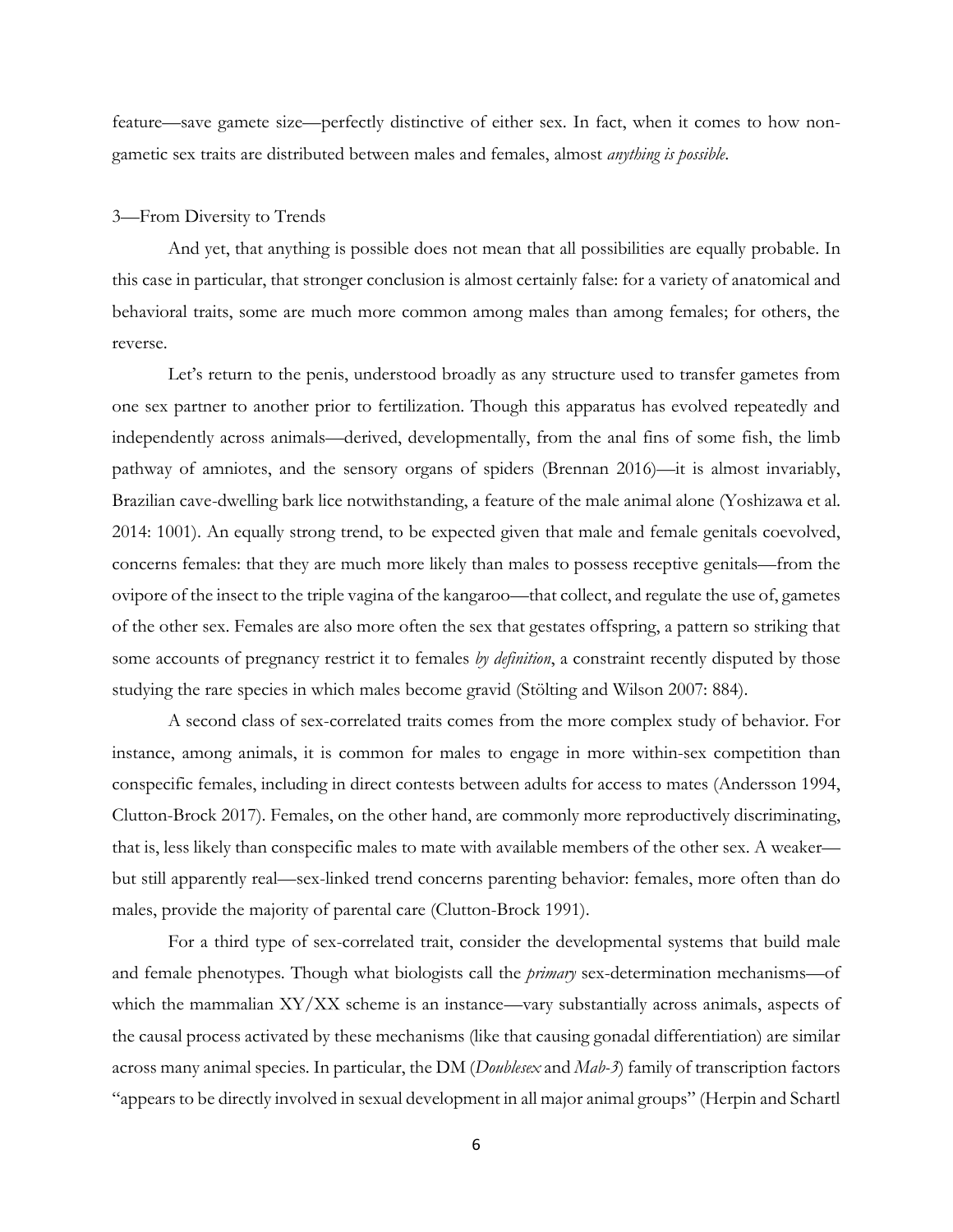2015: 1265). The proteins produced by these genes contribute to the development or maintenance of male gonads in particular—and, by way of this, other aspects of male phenotype—in animals from flatworm to chicken, from mouse to flea. This regularity in the process of sex differentiation—in contrast with radical diversity in primary sex determination—has inspired the slogan "[m]asters change, [but] slaves remain" (Graham et al. 2003).

## 4—Explaining Trends

 $\overline{\phantom{a}}$ 

With a variety of sex-linked trends now in view, we can ask: what explains them? In particular, given that it is possible for animal males and females to differ so radically among themselves—as illustrated by section 2—why are there *any* patterns in male and female traits? After all, most biologists hold that members of each cross-animal sex must—as a matter of definition—have just a *single* feature in common: large gametes for females, small gametes for males. But why should an organism's gamete size mean *anything at all* for its other features?

Before exploring possible answers, it is worth considering an important, and potentially debunking, reply: that bias—most notably, our tendency to see the natural world through the lens of normative gender roles—has significantly distorted the study of sex differences and, to some degree, the conclusions drawn within it (Ah-King and Nylin 2010: 234; Gowaty 1997; Tang-Martínez 2016). For instance, Darwin's (1871) description of male animals as generally "courageous and pugnacious" (ibid: 516) and females as "with rarest exceptions…coy" (ibid: 222) seems to have been shaped by a Victorian model of behavior (Dewsbury 2005: 835; Richards 2017). More recently, phenomena contrary to our own social expectations—e.g., promiscuous females (Hrdy 1980) and discriminating males (Edward and Chapman 2011)—appear to have been recognized by the research community only very late in the course of inquiry and only after contentious debate (Hrdy 1986). <sup>6</sup> And even presuming that these particular errors have been remedied (often following attention from feminists, e.g., Haraway 1991, Gowaty 2003), other aspects of our total picture of animal sex differences may well remain misshapen due to their prejudicial origins.

Granting the justice of these concerns, what bearing should they have on our understanding of the trends in male and female traits described in section 3? Ought they, perhaps, be discarded along with Darwin's anthropomorphic language of the 'coy' and 'pugnacious'? Though caution is indeed

<sup>6</sup> There are even stronger grounds for concluding that research into *human* sex difference in particular—an important topic beyond the scope of this paper—has been influenced by intellectual and social preconceptions (for discussion, see Fausto-Sterling 2000 and Fine 2010).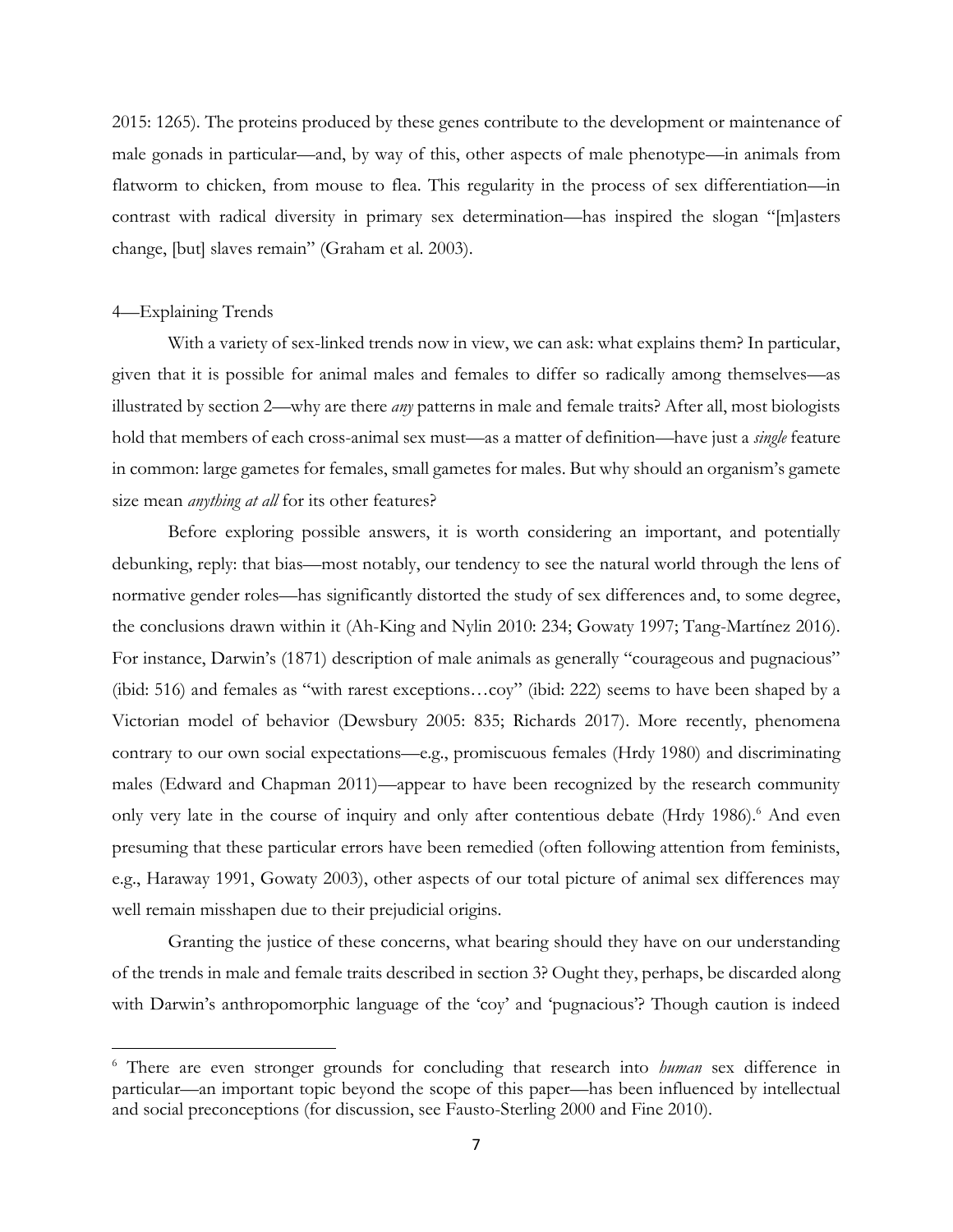called for, even those critics who are most attentive to the role of sex and gender bias in science do not generally go so far as this. Rather than questioning the *existence* of such trends, critics more often emphasize a cluster of problems with the way behavioral trends in particular have sometimes been understood or described. For instance, Ah-King and Ahnesjo (2013) argue against the common practice of grouping individual reproductive behaviors into broader "sex roles," with the "male sex role" involving heightened reproductive competition, minimal reproductive discrimination and parental care, and the "female sex role," the reverse (as in Barlow 2005; Williams 1966). Among other issues, such usage may indicate that sex characteristics come in just two cohesive packages, when the reality—as we've seen—is more complex. A second and related problem lies with the occasional suggestion that trends in sex differences might actually be *laws* (e.g., in Bateman 1948: 352), language that could mislead us into thinking that the generalizations have few, if any, exceptions. Along the same lines, critics take issue with claims that sex differences were generated "inevitably" by certain evolutionary processes or transitions, or that certain trends follow as a matter of "logic" (e.g., in Avise 2013; Parker 2014). Even if there is reason to think that these trends are not mere accidents, claims of "inevitability" are belied both by the intra-sex diversity already reviewed, and by our current understanding of the process that gave rise to animal sex differences in the first place.<sup>7</sup>

And just what is that process? This question brings us to the main task of this section: to explore explanations for trends in male and female traits across animals. At the heart of virtually all accounts is that males produce comparatively small gametes, and females large.<sup>8</sup> Of course, as reviewed above, gamete size does not do its work in the way the essentialist would envision, that is, via an immediate influence of gamete size, in each particular organism, on that organism's other traits.

<sup>7</sup> Neither the work just cited actually maintains that sex differences are generated in a fully inevitable way; their claims, instead, are that a regular pattern of difference evolve *when certain other conditions are fulfilled*. In this way, it is the *language* of inevitability that is the subject of possible critique.

<sup>&</sup>lt;sup>8</sup> The one possible exception to the consensus about the importance of gamete size in the explanation of sex differences is the 'time-in/time-out' explanation articulated Gowaty and Hubbell (2005), according to which mean behavioral differences between animal males and females result from universal behavioral dispositions—i.e., those present in both males and females—activated differently due to the different circumstances that particular organisms experience. Space does not permit me to explore this view here, but a few comments are in order. First, it is notable that this proposal is directed exclusively at accounting for sex-linked behavioral differences. Given this, anisogamy would still need to be called on to account for anatomical patterns of sex difference. Second, it remains uncertain if the account's explanations of *behavioral* differences isn't still committed—albeit in a special way—to an explanatory role for anisogamy. After all, the systematic difference in circumstances between males and females—which are then said to activate different particular behaviors—will *itself* need an explanation. For elaboration of this second point, see Schärer et al. (2012).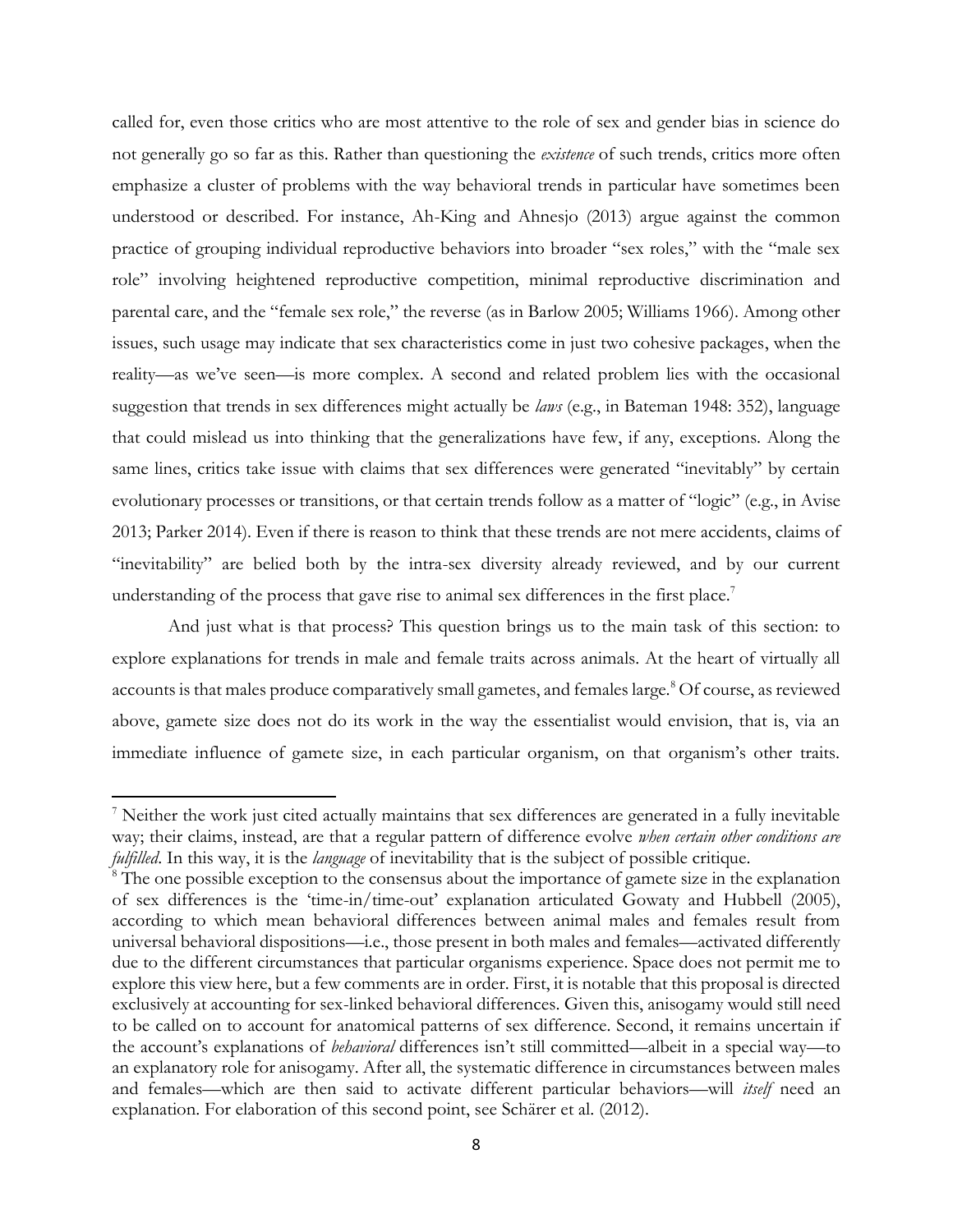Instead, going explanations are uniformly evolutionary, with theorists positing that ancestral organisms with smaller gametes experienced different selection pressures than those with larger gametes, with current patterns of sex difference the eventual result.

Yet two subtly, but importantly, different sorts of evolutionary explanations have been suggested, which I will call the 'direct anisogamy' and the 'original anisogamy' accounts. And though theorists seem to increasingly advocate a version of the original anisogamy story, it is worth describing the direct account first, both given its continuing influence and for the sake of contrast.

In particular, in a paper foundational to the modern discussion of the evolution of sex difference, Bateman suggested that widespread differences in male and female mating behaviors could be explained by the fact "that females produce much fewer gametes than males" (1948: 364-5), a difference that he said follows from the fact that smaller gametes are energetically cheaper than larger ones. The resulting mismatch in gamete number, as Bateman saw it, had the consequence that reproductive success is, for males, roughly proportional to their number of mating partners, but not so for females. After all, all of a female's gametes can be fertilized by a single male, while a male will have sperm enough for the eggs of many females. Bateman argued that, given this difference, it pays, from an evolutionary point of view, for males to vie for access to as many females as possible. This has led males to develop, among other traits, an "undiscriminating eagerness," and females—to maximize the quality of their more strictly limited offspring—a "discriminating passivity" (ibid 365).

I have labelled this explanation 'direct' based on the role that gametic differences play in the selective story told. In particular, according to the explanation, a difference in gamete number between the sexes—thought to be a close consequence of anisogamy—*itself* makes a difference to which mating behaviors are most adaptive in extant organisms (and in their recent ancestors), thereby accounting, at least in part, for which behaviors are observed today.

Is this explanation cogent? And can it account, not only for the mating strategies found in particular populations (e.g., in the fruit flies that Bateman himself studied) but also for such behaviors across animal species—and thus for trends in such behaviors? Though it may succeed with the former, it appears to founder with the latter. The main problem is not the existence of so many species in which the small gamete producer, i.e., the male, lacks the traits that the direct explanation seems to predict. This fact *is* important, since it indicates that gametic differences can, at best, have particular selective consequences *given certain background conditions*. But the direct account's principal shortcoming is that it is not the correct evolutionary explanation of mating behaviors in so many of the species that *do* instantiate the focal trend, e.g., in which males *are* more reproductively competitive than females.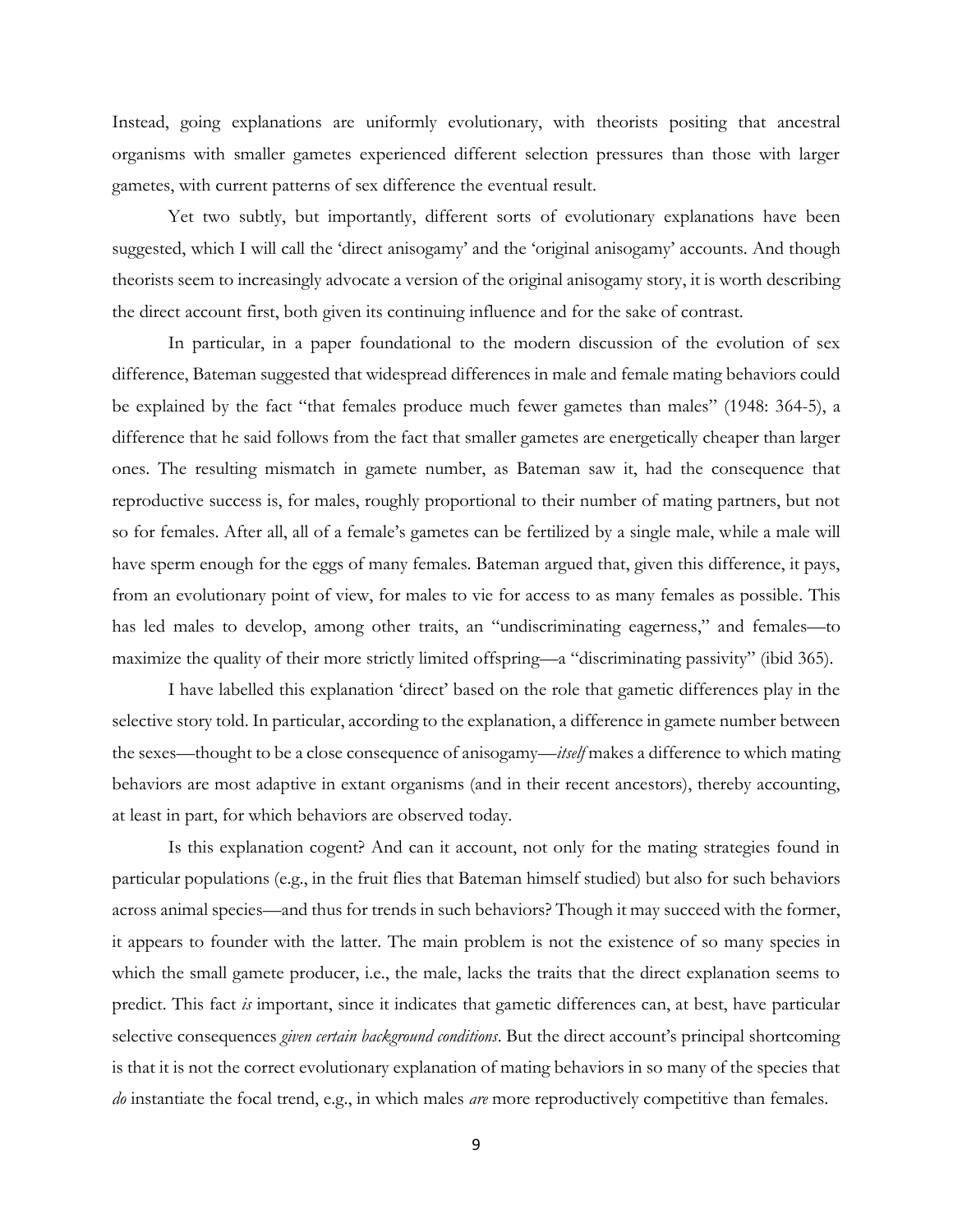Rather than gamete size, or gamete number, *parental investment* is more often taken to be the explanatory linchpin in accounting for sex differences in mating behaviors within species.<sup>9</sup> As influentially defined by Trivers, parental investment is "investment by the parent in an individual offspring that increases the offspring's chance of surviving … at the cost of the parent's ability to invest in other offspring" (1972: 55). It includes the costs of gestation, offspring feeding, and guarding, as well as gamete production itself, though this last is sometimes but a small contributor that makes no difference to the overall balance of investment between males and females. For instance, though Mandrill females do indeed invest more in making each of their larger gametes (i.e., eggs) than do males in their smaller gametes (i.e., sperm), this difference is trivial in comparison with the orders-ofmagnitude-larger commitment of female Mandrills via gestation and lactation.

Why is it that overall parental investment—or, more specifically, sex differences in parental investment—matters so much? To mention just one of many paths of influence: because members of the more investing sex are more often occupied with preparing for or assisting offspring, they are underrepresented among breeding-ready adults. As a result, it is comparatively easy for members of the more investing sex to find mates, and comparatively difficult for members of the less-investing sex. In such a situation, each member of the less-investing sex stands to gain more, reproductively, from devoting resources to traits that increase the chances of mate acquisition, thereby explaining the emergence—over evolutionary time—of such traits in members of that sex.<sup>10</sup>

Yet can the parental investment theory, as just sketched, account for trends in sex differences across animal species? Needless to say, it promises only to address behavioral variation between the sexes, leaving aside the other types of sex difference surveyed above. Even so restricted, parental investment theory is not equipped to explain behavioral differences on its own, for the simple reason that it says nothing about *which sex,* male or female, typically invests more. And facts about parental

 $\overline{a}$ 

<sup>&</sup>lt;sup>9</sup> Even Bateman recognized, in passing, the importance of pregnancy and other forms investment, though the strict letter of his proposed explanation is in the gametic terms that I rehearsed. Of importance here is not Bateman exegesis but rather having these two contrasting explanations before us, both of which have had currency among theorists.

 $10$  Though I describe parental investment theory as the successor to the direct account, it too is an oversimplification. To account for the evolution of sexually competitive traits in particular species, biologists often appeal to two population-level features that are *influenced* by differences in parental investment but are distinct from it: the ratio of breeding-ready males to females (or a property closely related to this), and the Bateman Gradient (the slope of the relationship between reproductive success and mating success). For details, see Kokko et al. 2012.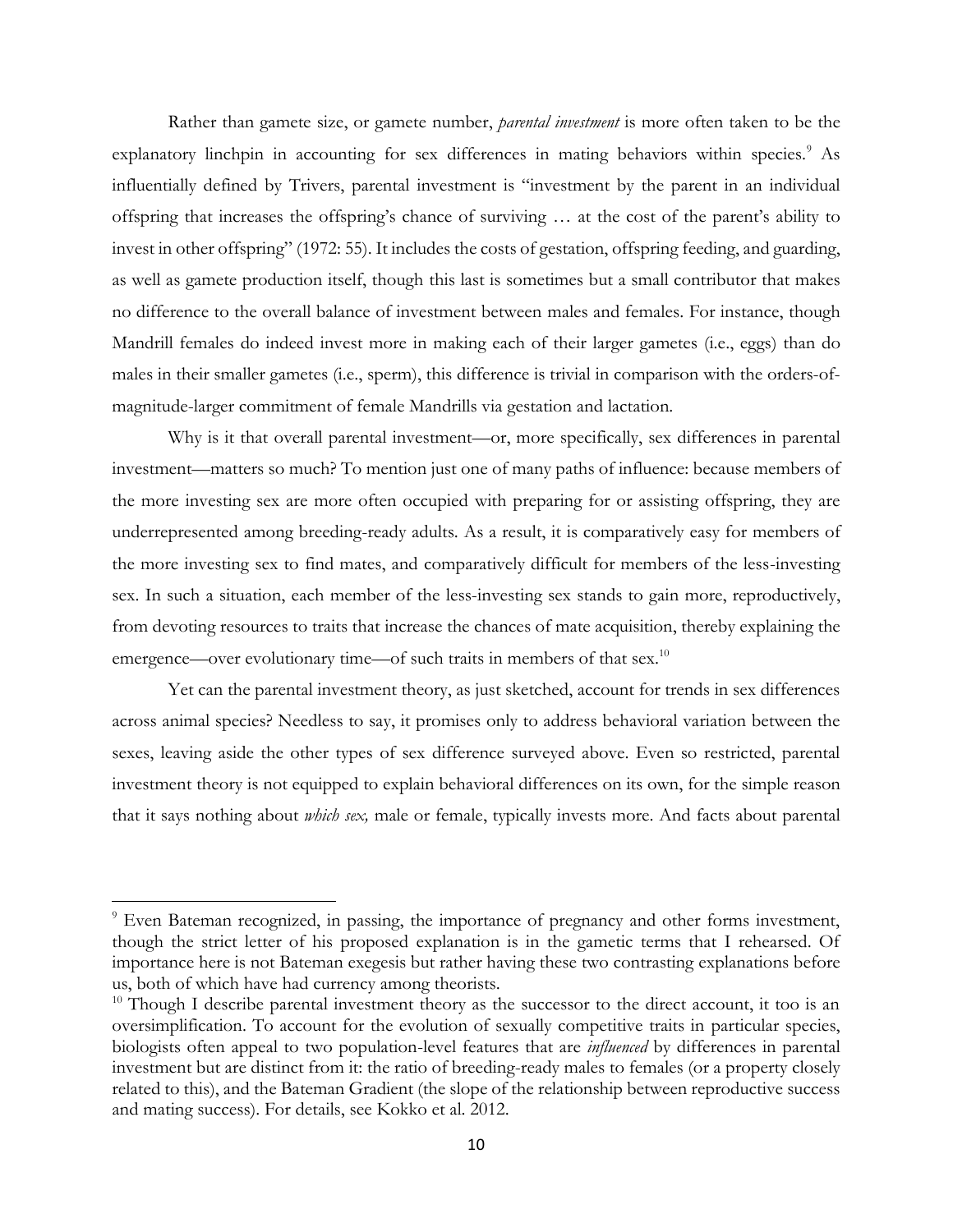investment cannot be extracted from the presence of anisogamy itself, even presuming that gametic investment is generally proportional to gamete size.<sup>11</sup>

This limitation brings us finally to the 'original anisogamy' account, a label I use for a family of emerging explanations according to which sex differences across animals—in mating behaviors as well as in many other traits—are "ultimately rooted in anisogamy, [… but] not directly due to anisogamy" (Fromhage and Jennions 2016:5; see also Avise 2013, Lehtonen and Parker 2014, Lehtonen et al. 2016). Very schematically, these accounts suggest that sex differences in gamete size in ancient animal ancestors can explain contemporary sex differences by having brought about a series of intermediate evolutionary innovations, innovations that themselves more directly account for the constellation of current sex differences described above.<sup>12</sup>

How might ancient gametic sex differences have such interesting explanatory potential? By a process recently dubbed the 'sexual cascade.' This can be envisioned as a series of evolutionary transitions in which an earlier sex difference—in the first instance, a gamete size difference itself— "precedes and creates the selective pressure for the next" (Parker 2014: 7), a process that is then iterated. For instance, heightened male reproductive competitiveness in a contemporary group might be immediately explained by increasingly female-biased parental investment that evolved at an earlier time, which is itself explained—at least in part—by the evolution of female viviparity, and so on, back to the sex differences in gamete size that, according to biologists, define the sexes themselves.

To illustrate part of the process in more detail, consider the advent of internal fertilization, a reproductive system in which gametes fuse while inside the body of the male or female parent. This common adaptation has emerged in widely divergent animal lineages, in many cases from ancestral conditions in which male gametes joined with female gametes near—but still outside—the parents. Importantly, internal fertilization has not evolved to occur in males and females with equal frequency; it is vastly more common in females. And why? Here is one plausible account: though internal fertilization, in itself, can benefit both parents, as it gives resulting zygotes some protection from

<sup>&</sup>lt;sup>11</sup> It is not at all clear that differences in *gametic investment* between the sexes do directly track differences in investment in individual male and female gametes, given that males of most species produce a vastly larger number of gametes than do females, both over their reproductive lives and per offspring embryo generated.

<sup>&</sup>lt;sup>12</sup> Though based on an evident difference between the two kinds of explanations that biologists offer, the explicit contrast between direct and original explanatory accounts is my own. As an aside, some presentations of (what I call) the original anisogamy account (i.e., Fromhage and Jennions 2016) are advertised as *vindicating* Bateman's original insight, by showing in a more complex way how anisogamy might have generated other sex differences.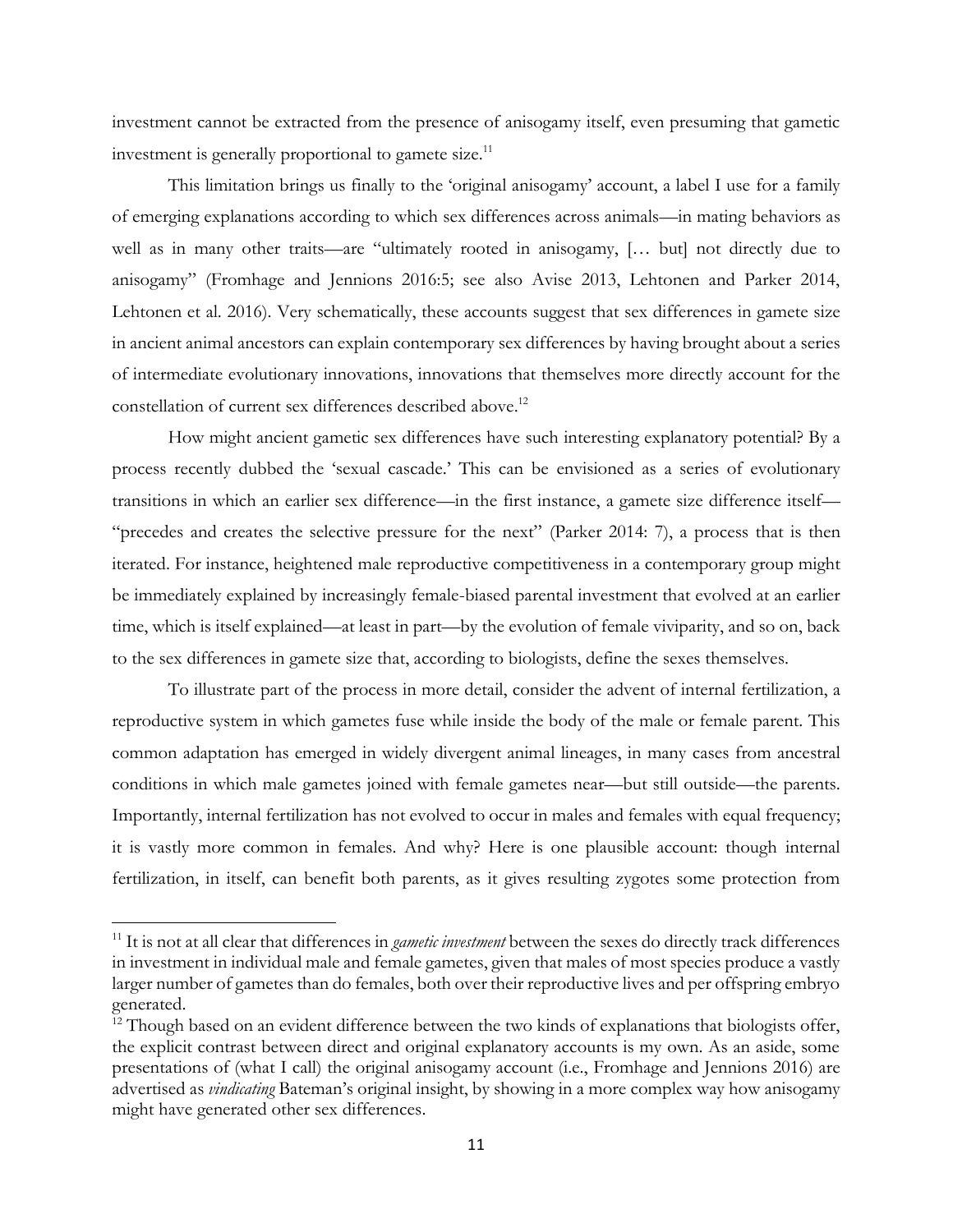predation, *female* internal fertilization emerged more often because it is comparatively evolutionarily accessible; i.e., given the other sex differences preceding it, female internal fertilization can arise via a much more modest, and more probable, novel variation. In particular, prior to the evolution of internal fertilization, the male's, but not the female's, gametes were already actively mobile, a difference largely maintained to this day. Given this pre-existing fact about gamete mobility, a simple change say, the female's withholding of her gametes at the exit of the reproductive tract—might have been enough to bring about the target trait. After all, even with the female's gametes at a slightly greater remove, the male's gametes may still have been able to reach them under their own steam. But the converse process, in which a female's gametes were somehow transported to within the male, would have required a more complex set of innovations, and partly for this reason, arose in only a handful of cases.<sup>13</sup>

From the transition just described, we can trace this sexual cascade both backwards and forwards in time. Going backwards, the active mobility of male—but not female—gametes is usually explained by selective forces resulting from anisogamy itself (Lessells et al. 2009). Going forwards, female internal fertilization has been used to account, at least partly, for quite a number of the sex differences mentioned in section 3, including the comparative frequency and complexity of the male intromittent organs (Eberhard 1985), an increased uncertainty of male paternity (important because it can make male parental care less likely, see Queller 1997), and the higher rates of female internal gestation and viviparity (Kalinka 2015). And given that gestation often shifts the balance of parental investment strongly towards the gestator, the stage is then also set—via parental investment theory to explain the heightened male reproductive competition found in many extant species (Avise 2013).

Needless to say, just because this sequence unfolded countless times, in separate lineages, it does not follow that it unfolded in all lineages. Many present-day external fertilizers, for example, took a more direct path from differences in gametic investment to sex differences in reproductive behavior. Other lineages deviated from the cascade at a late point, leading to different suites of reproductive traits. For instance, females in some species evolved to prefer males who contributed hard-to-find resources, putting males in comparatively high demand and bringing about what is controversially called a "sex role reversal"; in other cases, ecological conditions have favored substantial—sometimes

 $\overline{\phantom{a}}$ 

<sup>&</sup>lt;sup>13</sup> In contrast to the account just given, it may be that internal fertilization, even in its initial stages, was actually more fitness-enhancing for females than for males, or that there were additional dynamics at work (see Lehtonen and Parker 2019). What matters for my purposes is not that the explanation given, an elaboration of one that Darwin himself offered, be fully correct, but instead that the correct explanation take the same overall form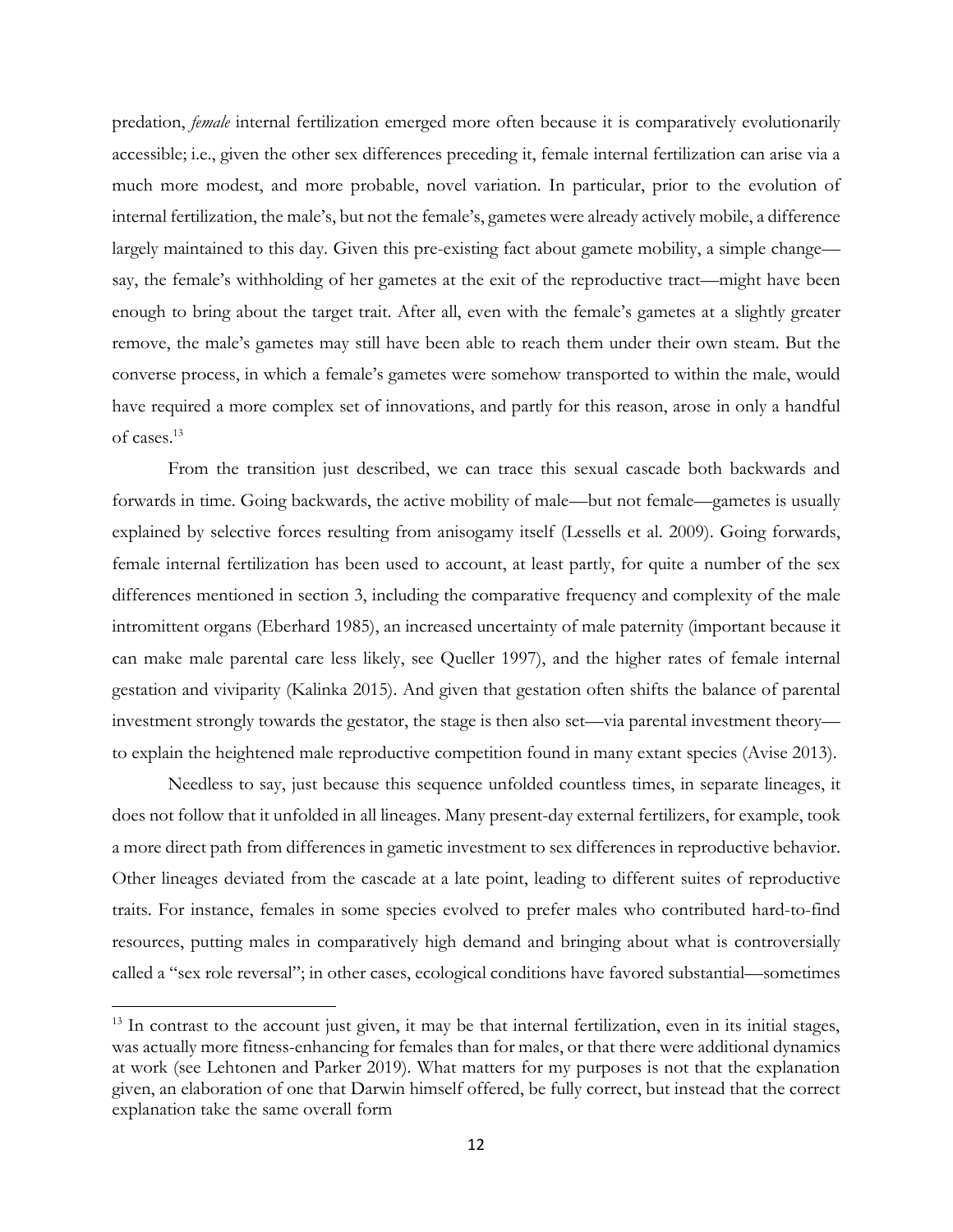equal—investment by both parents.<sup>14</sup> That animal populations have taken variable paths, sometimes to other destinations, is only to be expected, and not just because a stochastic element exists in all evolutionary processes. More important for explaining the diversity we see today is that no trait is fitness-enhancing in itself, but only relative to an organism's other endowments and its environment including the environment provided by the other sex. Because these have varied over the history of animal life, evolutionary outcomes have differed likewise.

And yet, without denying this diversity, the original anisogamy account suggests that animal lineages have traversed certain kinds of paths more commonly than others, a bias thought to be no accident: it resulted from the fact that the simple gamete size difference in the distant past of all animals increased the probability of certain further sex differences in a large range of background conditions (Fromhage and Jennions 2016; Lehtonen et al. 2016). These differences, in turn, increased the probability of other differences still.

As I've reconstructed the original anisogamy account, gametic differences play a qualitatively different explanatory part than they did in the direct account. In particular, the original anisogamy explanation recognizes that sex differences in gamete size do not, at least in many cases, *currently* make a difference to the adaptiveness of alternative male and female behaviors. <sup>15</sup> What does make a difference are other sex differences that evolved in later parts of the cascade.<sup>16</sup> And yet because these

<sup>&</sup>lt;sup>14</sup> For reasons of space, I cannot pursue the place of our own species among these options, perhaps a foolish pursuit given the evident *variability* in reproductive behaviors across human populations. Still, given the substantial *paternal* care evident in so many human groups, and the presence of seemingly sexually selected traits of *female* humans (e.g., permanent breasts, absent in all non-human primates), it seems safe to say that we have not followed what we might call the 'simple cascade' trajectory, one leading to exclusively male sexual competition, and substantial parental investment only among females. And why have humans gone, at least somewhat, off-cascade? No doubt the answer is complex, but the explanation many well involve our long, and demanding, juvenile period. In particular, though our mammalian lineage bestowed upon us female internal fertilization, and substantially obligates female parental investment via gestation and nursing, the long-term dependency of human young, and the demands of raising such juveniles to be reproduction-ready adults, may have selected for substantial paternal care alongside maternal care, resulting in the complex situation we see before us: in which some level of sexual competition, and non-trivial parental investment, is typical of human males *and* females both.

<sup>15</sup> This isn't to deny cases in which current gamete size differences *do* make a difference to behavioral strategies—for instance, those bird species in which the female's egg is orders of magnitude larger than each of a male's individual sperm, and in which there are but minor further differences in parental investment between the sexes.

<sup>16</sup> Just what does it mean for gametic differences to *not make a difference* in this way? For heuristic purpose, think of this as follows: in the counterfactual scenario in which gametic investment between the sexes was equalized—while all else about male and female physiology stayed the same—there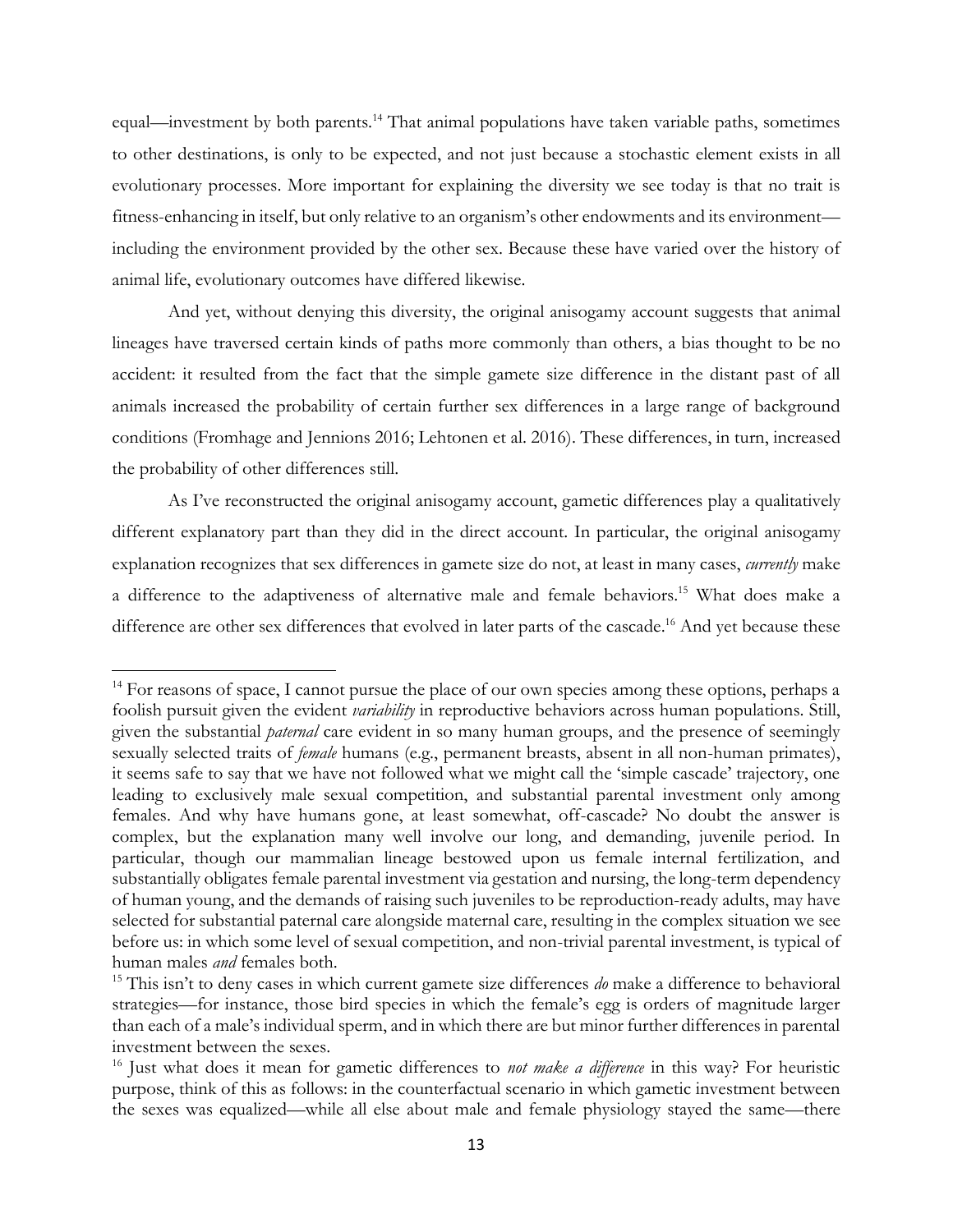further differences did not *replace* gamete size variation but were tacked on top of them, the original anisogamy view still promises to explain the trends in animal sex differences that are observed today.

# 5—The Animal Sexes as Historical Kinds

 $\overline{\phantom{a}}$ 

The original anisogamy approach is still under active development and is not universally accepted. The ancient origins of animal evolution remain shrouded in mystery, after all, and the sexual cascade picture is incomplete. But presuming its general contours are correct, what might this mean for the nature of the animal sexes themselves?

It suggests that the animal sexes may be rather different than the biologist's simple "definition" suggests, as I now aim to show. In particular, though an animal's sex can generally be *identified* by the size of its gametes, such differences—I submit—are *indicators only*, and fallible ones at that. Rather than being grounded in any shared current properties, I propose that the animal sexes be understood as *historical kinds*, and, in particular, as developmental historical kinds that tie an animal's sex to the origins of the developmental process by which its reproductive traits are formed. This historical feature, it turns out, is closely tied to—if not identical with—what explains trends in sex differences across animals. Consequently, if this proposal is right, the animal sexes will turn out to be explanatory kinds, though of a somewhat queer sort.

Individual species are the sorts of things most often understood as historical kinds in biology. But the species model cannot simply be applied to the animal sexes: we cannot say, for instance, that male animals are members of different *reproductive lineages* than female animals, a difference in virtue of which they constitute different historical kinds. Naturally, males and females are jointly required for reproduction, and thus males and females in any population collectively possess the same causal and genealogical antecedents; in the case of different-sexed full siblings, they have fully identical ancestors.

Given this obvious fact, in what sense could 'animal male' and 'animal female' be historical kinds—i.e., those grounded in shared relationships to the *past*, rather than in shared *current* properties? To see, start by conceiving of the sexes, within a species, as alternative developmental outcomes of the same basic biological resources—of largely identical and "fundamentally bipotent" genomes (Beukeboom and Perrin 2014: 37). <sup>17</sup> Though different species exploit different "switches" to direct

would, in many species, be *no* change in the overall parental investment difference between the sexes, and no qualitative change in selection pressures on male and female reproductive behaviors.

<sup>&</sup>lt;sup>17</sup> Partly for this reason, Richardson suggests that the sexes be understood as "dynamic dyadic kinds" (2014: 196-199). This interesting proposal, which I believe is compatible with my own, is aimed at characterizing the sexes *within* a species, rather than across species.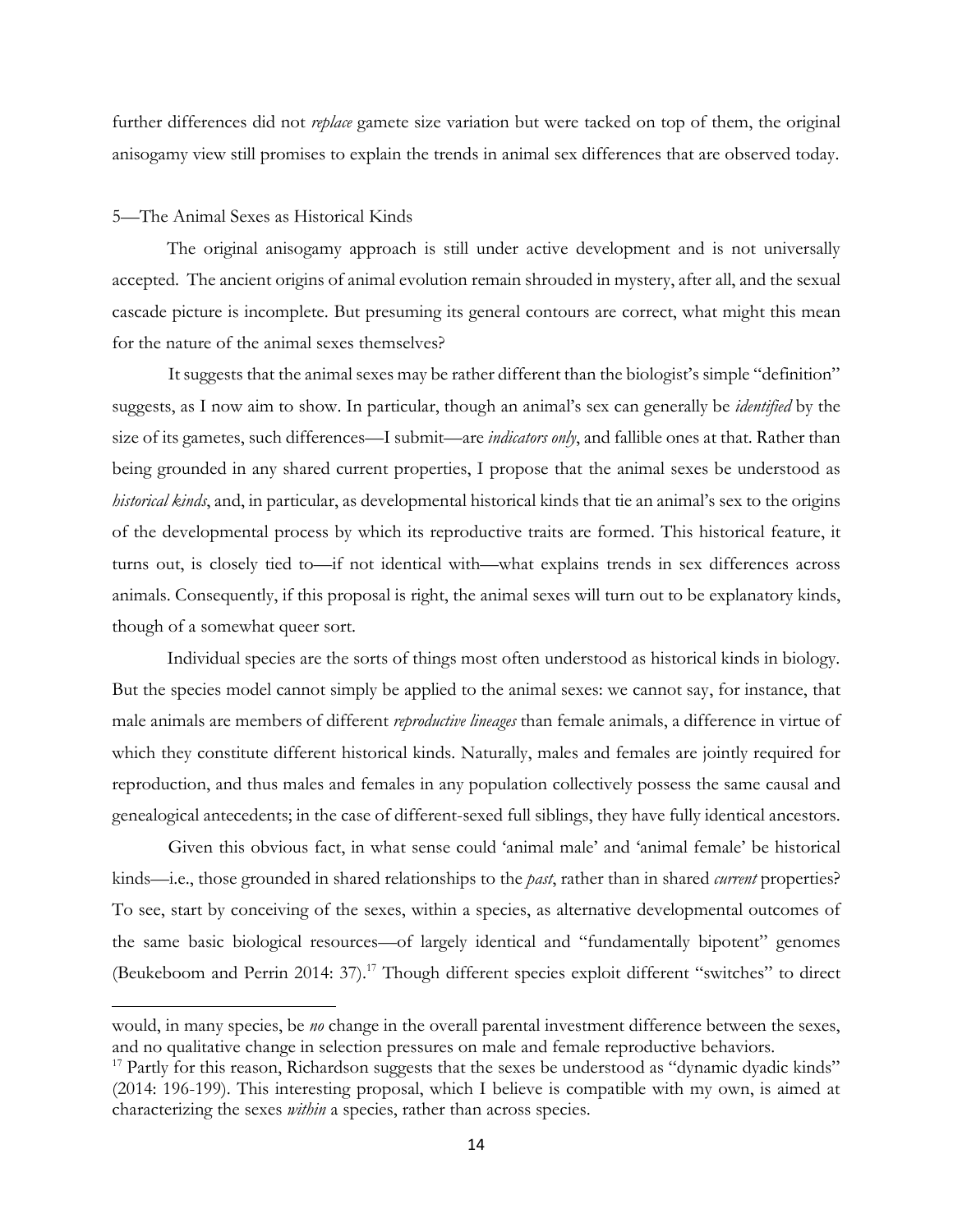individuals down one or the other of these developmental paths, animals with separate sexes appear to enjoy the same two-sex system, in the following sense: this system derives from a common evolutionary source, the mechanisms that underpinned bipotency in the common ancestors of all animals.<sup>18</sup> Those ancestors, it turns out, were already anisogamous, and able to develop into two reproductive variants (Cunningham et al. 2017). And this capacity, it seems, has persisted to this day, through locally gradual—and ultimately radical—change in its molecular underpinnings.

Not only does the bipotent system have a common origin across animals, but so do the particular settings of that system—the particular developmental paths that generate the adults we call 'male' and 'female.' The best evidence for this is the existence of a few conserved features of animal male and female reproductive developmental systems, particularly in the genetic networks critical for gonadal differentiation. <sup>19</sup> Still, such conservation is not required for male-specific developmental systems, and female-specific systems, to share such origins. What *is* required, as I conceive of it, is that a *sex development lineage* links reproductive developmental processes—those that bring about traits of specific relevance to reproduction, from gonads to genitals to mating behaviors—activated in presentday males, and females, to those in males and females (respectively), in the founding animal population.

To grasp the idea of a sex development lineage, consider the two reproductive types—one producing smaller gametes, the other larger—in that earliest animal population, a group of coral-like organisms living about 700 million years ago. At that early point, sex differences were likely very minor, with males and females (characterized by gamete size) differing only in gametic features, and perhaps in the particulars of the gonadal tissues that produced them. As this population evolved, and repeatedly split, sex-specific traits—and the developmental processes that generate them—gradually changed. Yet through such change, parents and their same-sex descendants would have exploited reproductive developmental systems similar enough to be considered variants of the *same system*. The sex developmental lineage is defined as the extension of these local relationships in reproductive developmental systems from generation to generation. Based on the presence of a few conserved features across animal males and animal females—most notably, in the process of gonadal differentiation itself—it appears that such lineages link the developmental systems found in the earliest

 $\overline{\phantom{a}}$ 

<sup>&</sup>lt;sup>18</sup> Though both hermaphroditic species, and those with alternative reproductive tactics, can be fit into this picture, the details are too complex to pursue here.

<sup>&</sup>lt;sup>19</sup> See section 3 and Beukeboom and Perrin (2014), chapter 3.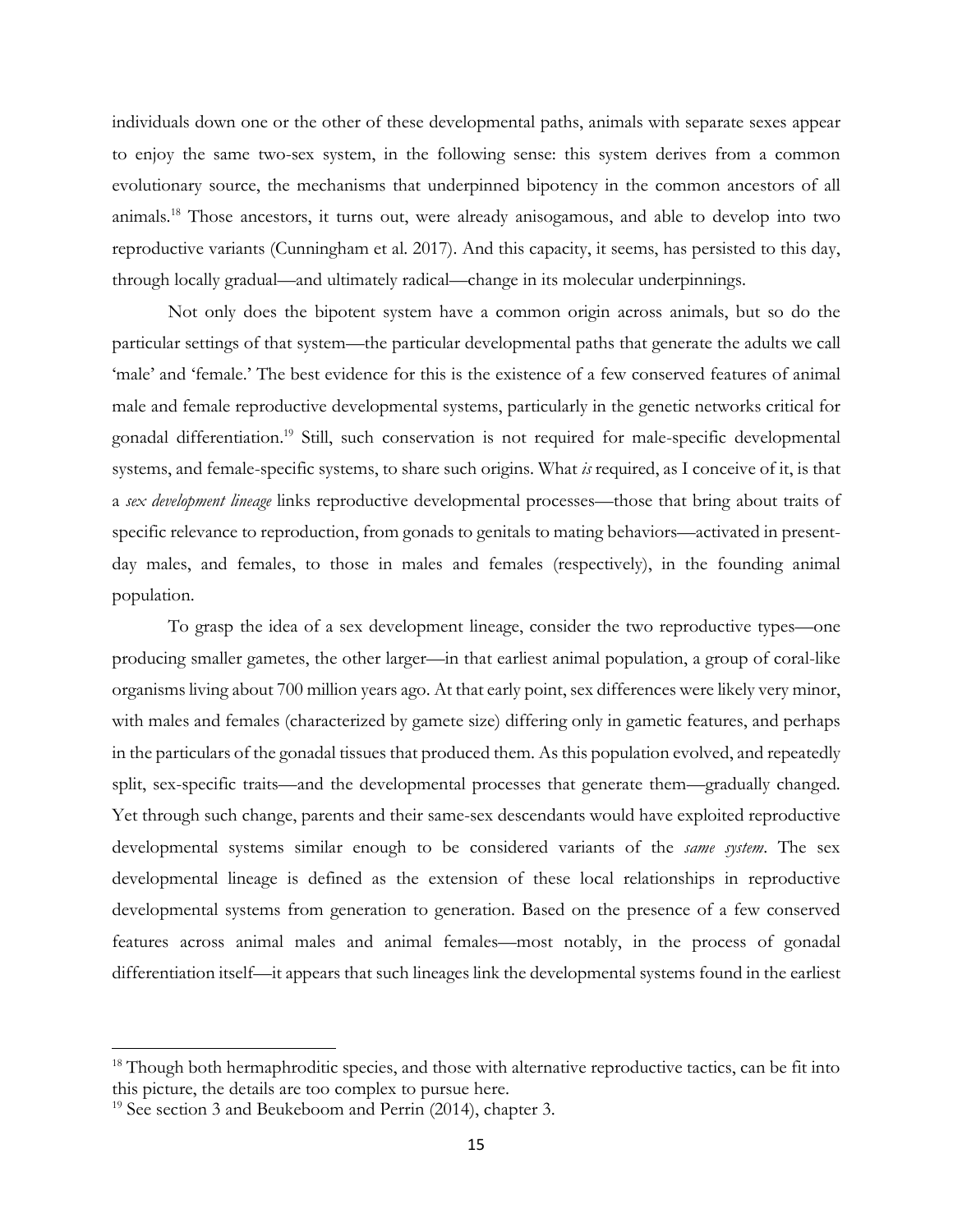large- or small-gamete-producing animal ancestors, with processes instantiated in male and female animals today.

In making the case for a common origin in animal male and female reproductive developmental systems, I just implied that an animal's sex is set by some intrinsic feature—presumably the size of its gametes—which the sex developmental lineage happens to track. But what if we kick away the gametic ladder that we climbed to get here, and understand an animal's sex *in terms of* the history of the developmental system that produced it? This, in effect, is my positive proposal. An animal's sex, I want to suggest, is set by its reproductive developmental system, and in particular by whether that system is a variant—as determined by its sex developmental lineage—of the developmental process at work in its earliest male, or female, animal ancestors.<sup>20</sup> Putting things somewhat more carefully, my idea is this: an animal is *male* (or *female*) just in case its reproductive traits came about by way of developmental processes linked via a sex development lineage to the developmental processes responsible for reproductive features in that animal's earliest *small-gamete* (or *large-gamete*) -producing animal ancestors. It is only those earliest ancestors whose sex, male or female, was set by gamete size directly.

To illustrate, consider two male animals: a Rhinoceros beetle sporting offensive armaments, and a Titi monkey gently ferrying newborns on his back. In virtue of what are they both male animals? The orthodox, gamete-based answer, is that they are male just because they produce comparatively small gametes. My alternative historical proposal is this: they are male in virtue of the fact that the developmental processes that brought about their reproductive traits are variants of the developmental processes activated in each of their earliest small-gamete-producing animal ancestors. And to be a variant of such an early process is to be part of the same sex developmental lineage.

 $\overline{a}$ 

 $20$  This is closely related to the fact that the actual animal sexes—or, more narrowly, some of their gonadal and gametic traits—seem to be homologies, such that two animals are jointly male in the same way that our forearm bone, and one of the bat's wing bones, are both *humerus bones*. Though this may be correct as a point about the actual animal sexes, my account actually does not require a relationship so strong. In particular, for two animals to be male I do not require that their developmental system's actually originate in the *same* small- or large-gamete-producing ancestors; it would be sufficient if they traced to distinct early anisogamous animal populations. This feature of my proposal is not one I can motivate here, except to say that it is tied to the likely repeatability of the sexual cascade: even had there been distinct origins of anisogamy in different animal populations—or, even had anisogamy (along with other preconditions for the full cascade, such as mobility) evolved elsewhere in the universe—sexual cascade theory suggests that we should nevertheless expect the same series of intermediate and ultimate adaptations, and thus it would be worth categorizing such diverse creatures together. Given this, my actual view is that the animal sexes are what I call "type-historical kinds," but I leave this complication aside here.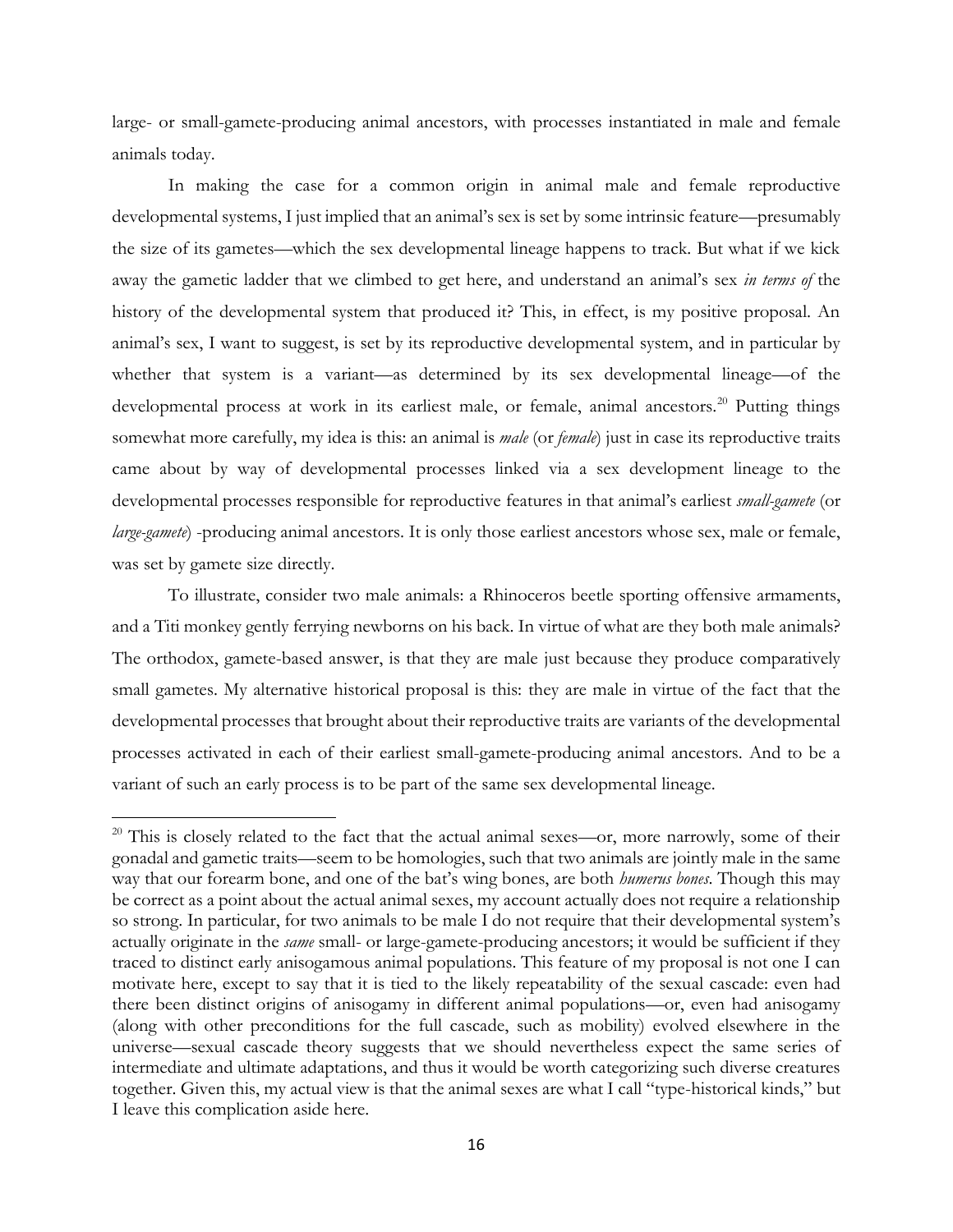This historical account can make better sense of biological categorization and explanatory practices, I believe, than can the orthodox view (i.e., the view on which males are just those organisms that produce comparatively small gametes, and females comparatively large ones). But in making this case, let me acknowledge some of the theoretical presuppositions on which I rely, not all of which I can defend here. Moreover, the viability of the entire picture depends on the empirical claims discussed above being in the main accurate. Given this, my primary aim can only be to make the historical approach a live option, rather than to close the case in its favor.

A first consideration supporting the historical account of the sexes is the simplest: that, like other historical accounts of kinds, such as the now-popular genealogical approach to species, it makes immediate sense of *diversity* in the current characteristics of kind-members—in this case, in male and female traits across the animal kingdom. Capturing such diversity is something that any historical account can do very naturally, in virtue of the scope that an extended causal chain gives to the play of course-changing contingencies, yielding kind-members with radically different characteristics. In the case of the sexes in particular, much time—perhaps as much as 700 million years—has passed since the developmental origin that all females (and males) appear to share.

My proposal's developmental element also contributes, in a different way, to its openness to intra-*species* diversity in male traits, and in female traits. For example, consider an individual who has, in the main, come to be via the 'female' developmental pathway. (This pathway, of course, will be female in virtue of its history, albeit a history that will be largely the same across members of the species.) And yet, for various reasons—say, due to a congenital anomaly or inherited condition that interfered narrowly with gamete production—such an individual might not produce sex-typical gametes. Yet, on the view under consideration, this will not undermine that animal's status as a fullfledged *female*, in contrast to the orthodox anisogamy account with its singularly gametic focus.<sup>2122</sup>

Consider, next, the flip side of the coin: coarse-grained trends in sex differences—and in male and female traits—across the animal kingdom. In accounting for such trends, I submit that the

<sup>&</sup>lt;sup>21</sup> One might wonder what happens, on my view, if an individual's development goes by way of an intermediate developmental pathway, one perhaps resembling those in its male and female parent equally. On my view, an individual with a genuinely intermediate developmental origin would be neither male nor female, but this presents no problem for the overall account. After all, as Khalidi (this volume) explains, the presence of intermediate or vague cases need not, in and of itself, undermine a kind's status as *natural*.

 $22$  It is worth noting that the anisogamy standard can also be given a developmental gloss, making it more open to this particular kind of intra-species diversity in reproductive characteristics. See Byrne (2018) for details.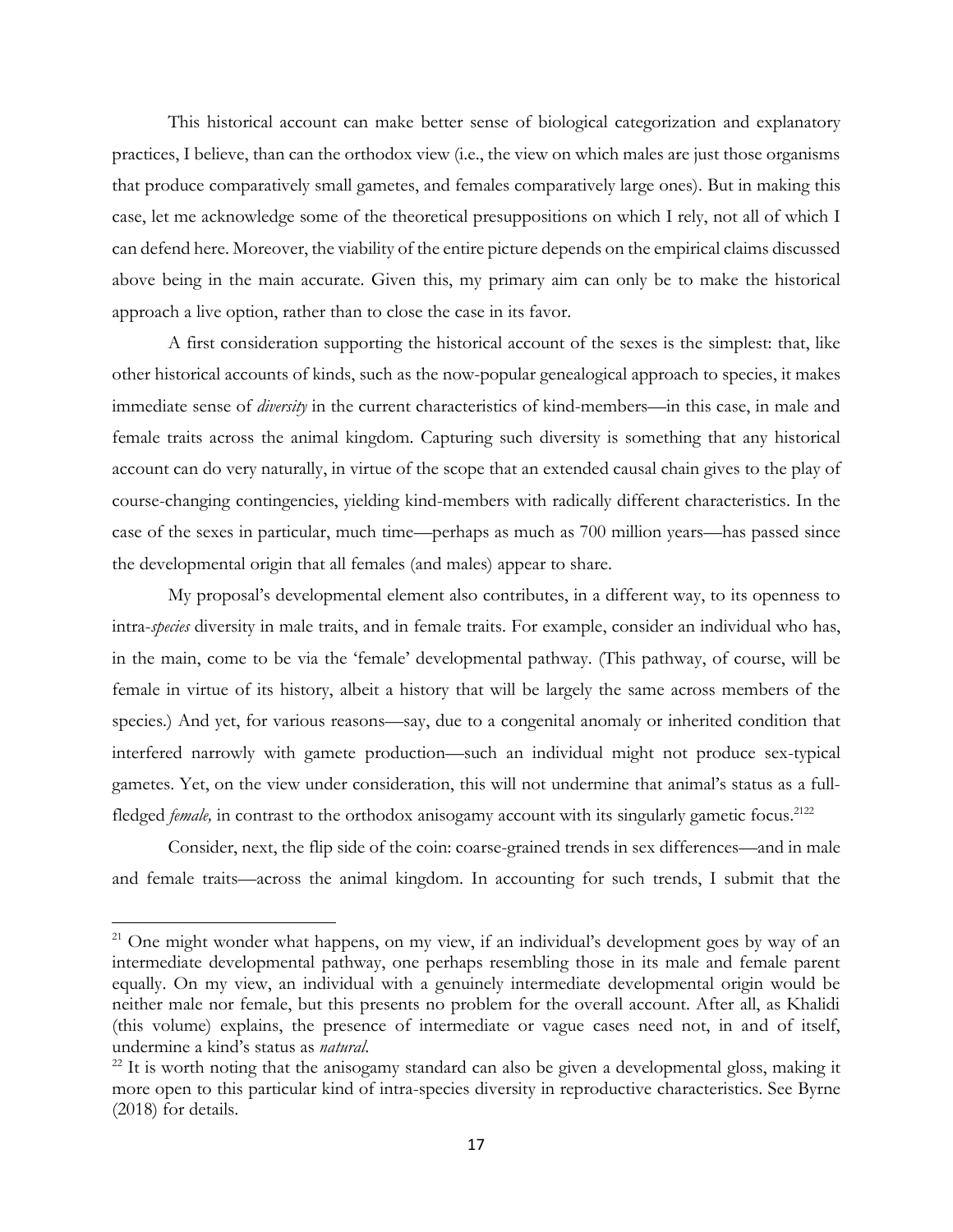historical account has a direct explanatory payoff. To see this, first recall the original anisogamy explanation from section 4: that though current gamete size does not directly explain trends in male and female traits, the presence of ancient gamete size differences in animal ancestors does, via the sexual cascade. On my construal, this explanation has three claims at its heart: (1) that ancient animals were anisogamous, and thus came in small-gamete- and large-gamete-producing variants, variants that differed by having activated sex-specific developmental pathways; (2) that this two-variant system persisted through change; and (3) that—as described by the sexual cascade—selection pressures biased evolutionary change in the underpinning of sex-specific developmental pathways towards some patterns of sex difference and not others.

As the reader may note, I've just made explicit a critical part of the full original anisogamy explanation, one that I earlier left unstated: that differences between male and female animals are invariably underpinned by sex-specific developmental pathways. Not only is this feature central to our present understanding of the evolutionary process—a point emphasized by recent work in 'evo-devo,' the evolutionary study of development—but it is also the key to how the historical account of the sexes works its explanatory magic. Let me explain.

To be a female (or male) animal, I've proposed, is to be one whose reproductive traits are the product of a developmental pathway that is a variant of, and successor to, the pathway activated in early large-gamete producers (or small). What this proposal does, in effect, is to pack into the 'key property' of animal males, and of animal females, two key elements of the original anisogamy explanation—sex-limited versions of (1) and (2) above. By requiring, for an animal to be one sex or the other, that these states of affairs hold, an animal's sex promises to explain, via the sexual cascade, the likelihood that it possess other sex-linked traits, such as those described in section 3. For instance, partly by virtue of the origin of its developmental system, an animal female will have a relatively low probability of reproductive ornaments and armaments but a higher probability of having receptive genitals. Such probabilities, it is worth noting, are explanatory, and not merely predictive: given the key property of female animals, the sexual cascade explains their likelihood of having certain traits; it does not simply predict that they likely will. In consequence, I submit that, if the animal sexes are as I propose, they are explanatory kinds. <sup>23</sup>

 $\overline{\phantom{a}}$ 

<sup>&</sup>lt;sup>23</sup> Some may object to the standard for *explanatory kinds* to which I am appealing, along the lines suggested by Devitt (2008). In particular, he maintains that no historical relation can be explanatory of the intrinsic properties of individual kind-members, nor, presumably, trends in those characteristics. To some degree, I think this is a matter of labeling, as even Devitt would want to distinguish between historical kinds with 'explanatory potential,' that is, whose key historical property made reference to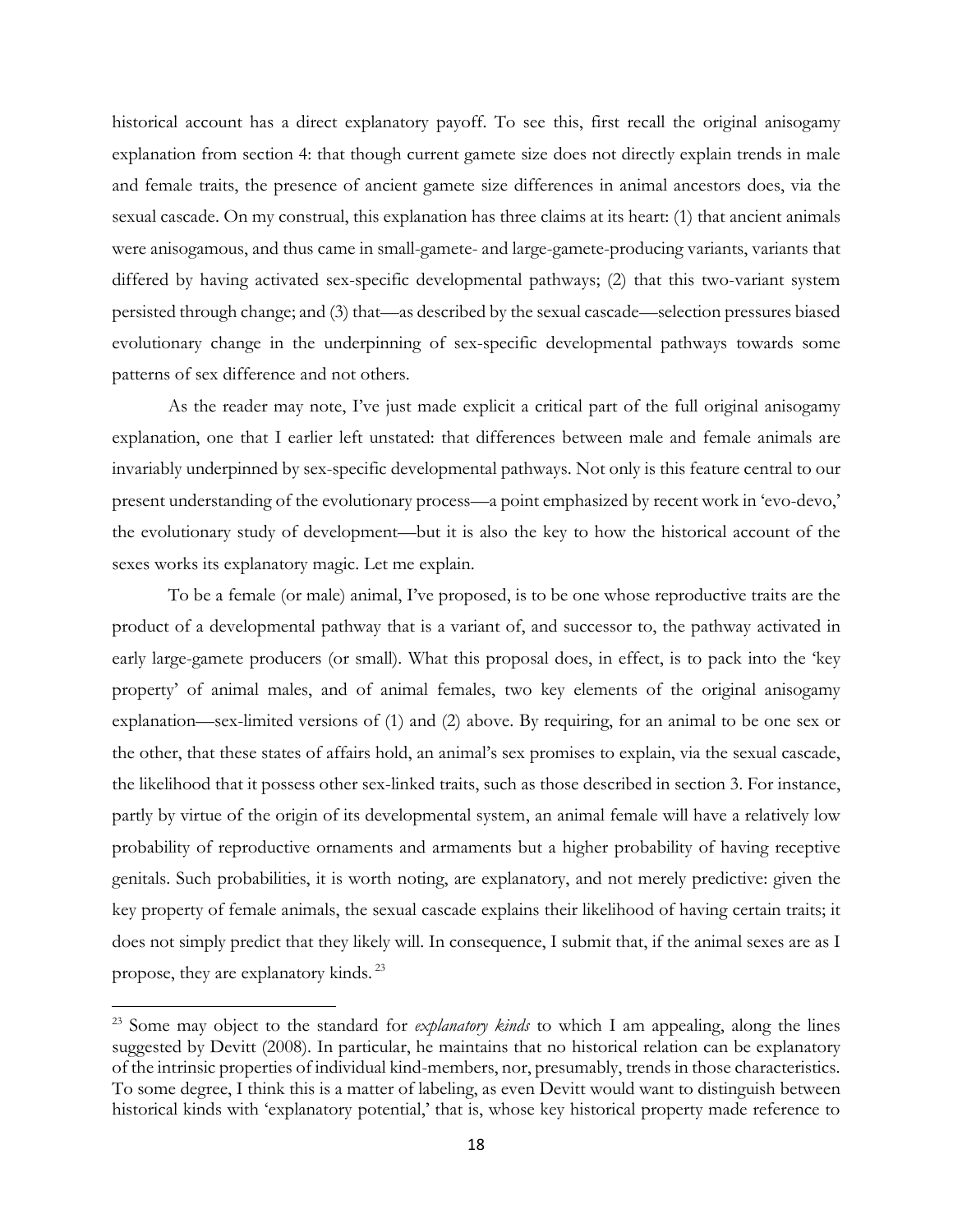We come now to a final consideration in favor of my proposal. On the orthodox account, it is true "by definition" that to be male is to produce small gametes, and to be female, to produce large ones. This, I said, is the one uncontroversial element of the biologist's understanding of sex. Yet, ironically, it is just this idea that I have rejected. Is this not fatal to my analysis? After all, are not biologists the experts on the contents of their categories?

Though I see the results of the biological sciences as nearly definitive in revealing the kinds pertaining to life, the explicit definitions that biologists offer of the sexes are not definitive in themselves. When trying to understand the nature of a kind, the philosopher of science should look to the role that a kind plays in the work of scientists and in the world itself.<sup>24</sup> It is when we take this more general view that we find reasons to favor my account. Still, it would be awkward if such a project revealed kinds radically different from those that scientists describe. But my proposal does not do this, due to the fact that, not long after aniosogamy evolved, gamete size became an entrenched output of the developmental processes associated with each sex, even as other aspects of that process varied. In consequence, the kinds defined by the biologist's more straightforward criterion, and the animal sexes as understood on my view, tend to extensionally overlap.

But this may not always be true, and when the orthodox and historical accounts threaten to come apart, it arguably puts the historical account in the better light. Consider sex categorization in *Drosophila bifurca*, a fruit fly with giant (6-cm-long!) sperm. Though *D. bifurca* eggs are still, by mass, larger than sperm, by other measures, length included, such sperm exceed the female's eggs in size, and are nearly equinumerous with them. Nonetheless, biologists seem not to have given the least thought to questioning whether the sperm-producers are 'male' and the egg-producers, 'female,' though this would be something to consider on the orthodox account of sex. <sup>25</sup> By contrast, leaving this unquestioned, as biologists do, is just what one would expect on the account I favor. After all, giant sperm have been produced via a gradual evolutionary process, continuous with the

genuinely explanatory prior causes, and those that did not. All I need, in these terms, is that the animal sexes satisfy the former standard. Yet, since space doesn't permit me to pursue such niceties here, let me simply note that the main line of thinking in philosophy of biology is consistent with the label I use. Consider, for instance, Khalidi's (this volume) discussion of what it takes for a kind to be explanatory, both in the case of species and the sexes themselves. Thanks to Michael Strevens for pressing this objection.

<sup>&</sup>lt;sup>24</sup> This is consistent, for instance, with inquiries into the nature of 'fitness,' where philosophers of biology have often endorsed a dispositional view even when biologists themselves often 'define' fitness in terms of actual reproductive output, a choice plainly useful on practical grounds but which leaves fitness without an explanatory role.

<sup>&</sup>lt;sup>25</sup> See, for instance, Lupold et al. 2016.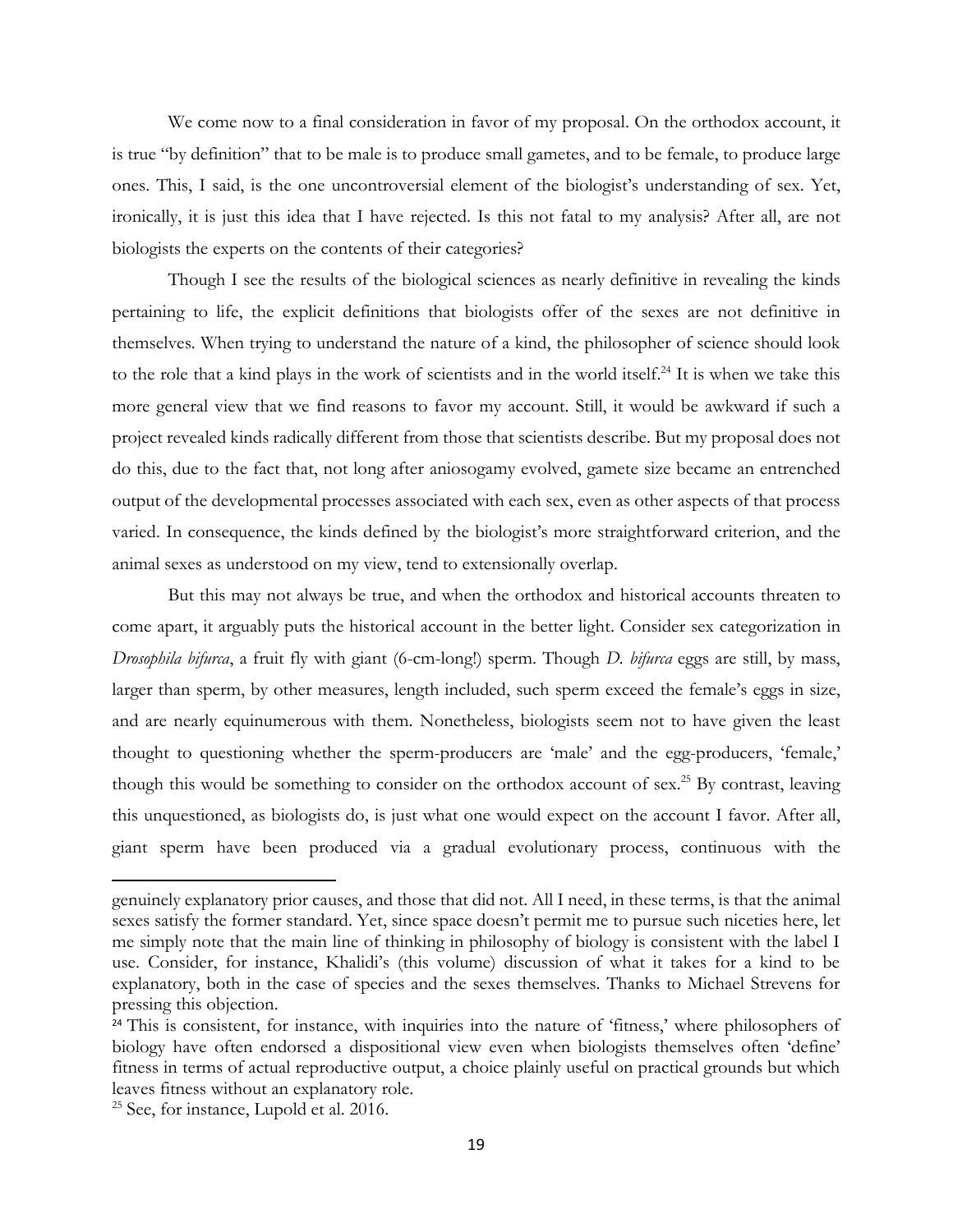developmental process at play in the small-gamete-producing ancestors throughout the whole animal kingdom.

Of course, since even the *Drosophila*'s giant sperm remain smaller than eggs *by mass*—arguably the size comparison that matters most—this observation is hardly definitive. More telling would be a study of the categorization practices of biologists, one that asked researchers how they would sexcategorize *D. bifurca*—as well as other animal groups already enjoying 'giant sperm' (Vielle et al. 2016)—in the counterfactual scenario in which sperm evolved to be more massive than eggs. For this, though, we must wait for another day.

#### 6—The Animal Sexes as Natural Kinds?

If the animal sexes are indeed explanatory kinds, and if their nature is as I describe, does this mean they are *natural kinds* as well? The answer is not straightforward, due partly to persisting controversy over what it takes for a kind to be *natural*. Given the wide range of traits possessed by males and females, the sexes will certainly not be natural kinds according to any strict view like traditional essentialism. On the other hand, they may qualify if you accept a highly permissive view, like Dupré's (1995) own "promiscuous realism," on which any discontinuity in nature, however fleeting or trivial, may be enough for this status. But these views, each motivated by certain metaphysical concerns, are positioned at the extremes. What would an account say whose aim was not to apply some prior metaphysical criterion to science but to reconstruct the principles driving scientists' *own* division between the natural kinds—those, roughly speaking, of central and lasting scientific significance—and more adventitious groupings?

In prior work, I present one such view. On the Categorical Bottleneck Account (Franklin-Hall 2015a), the natural kinds are those categories that well-serve both our actual epistemic purposes such as those of prediction and explanation—and those of a large range of inquirers relatively like us. Kinds may be capable of doing this in a variety of ways, two of which are particularly straightforward. First, they might possess a set of relatively fine-grained properties that invariably run in tandem, a trait that makes them predictively useful for myriad purposes. Second, they might have broad explanatory potential (something distinct from—though often associated with—having a predictive role).

How do the animal sexes perform by such a measure? On the one hand, despite real trends in inter-sex differences, the animal sexes remain—in many if not most respects—highly heterogeneous. This significantly limits their predictive usefulness. It is for their explanatory calling that the animal sexes are, I think, of greatest interest. Still, on the Categorical Bottleneck view, what's critical to natural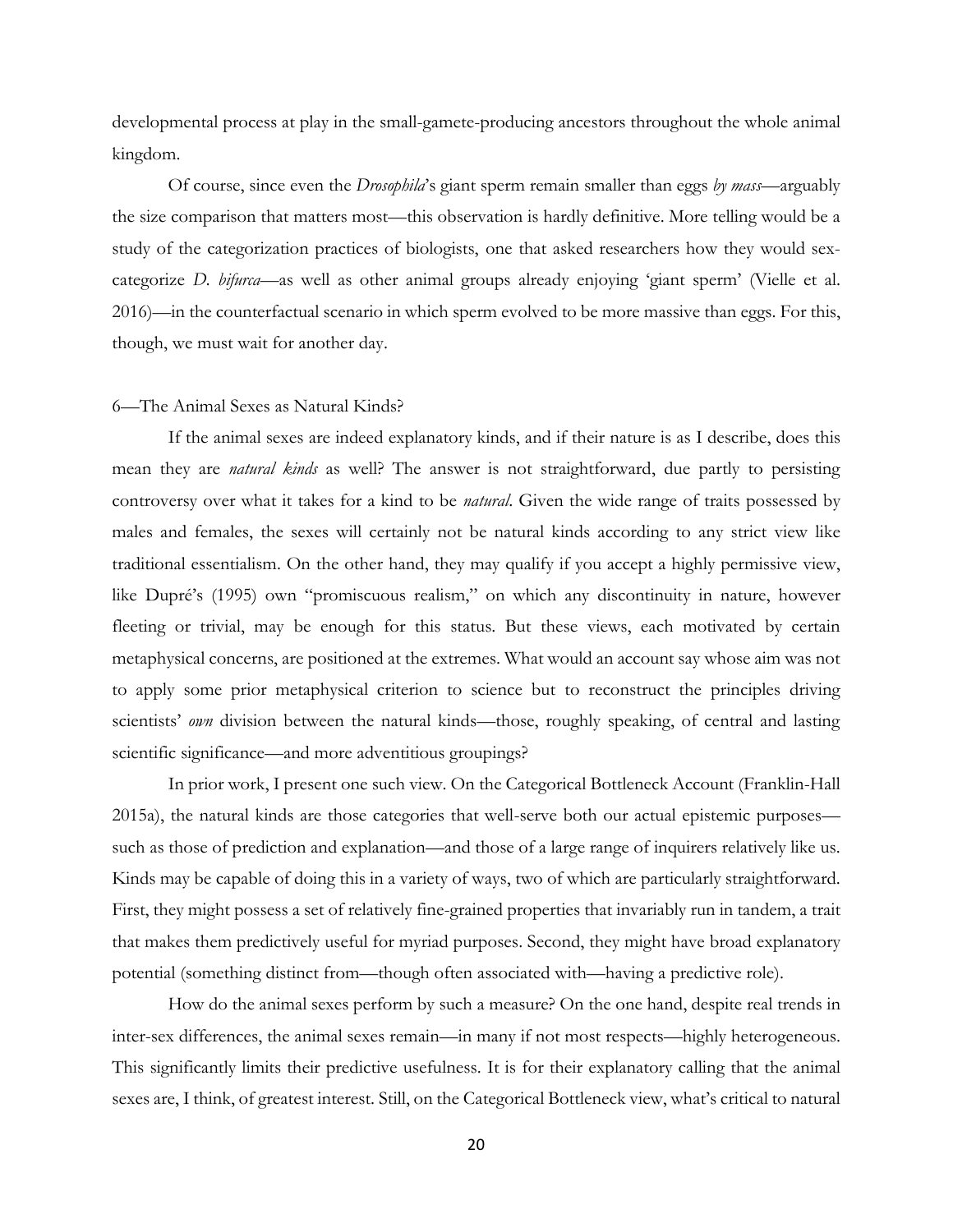kind status isn't just having *some* actual explanatory or predictive use for us, whatever our idiosyncratic interests happen to be, but to have such use for many inquirers relatively like us. Among other virtues this sets apart as widely important kinds (e.g., the chemical elements, and the biological species) from more special-purpose, though still scientifically respectable, groupings (e.g., benthic organisms). With this more demanding standard in mind, the case that the animal sexes are natural kinds seems, to my mind, uncertain. After all, though an inquirer aiming to account for broad and loose trends in sex characteristics will be well-served by the animal sex categories, an inquirer captivated only by sex *diversity*—in making sense of the fascinatingly unique combination of sex characteristics found in each of the world's 2 million animal species—may find that the cross-animal sexes serve no live predictive or explanatory ends. If so, we would end up with a rather interesting result: animal sexes as explanatory, but not natural, kinds.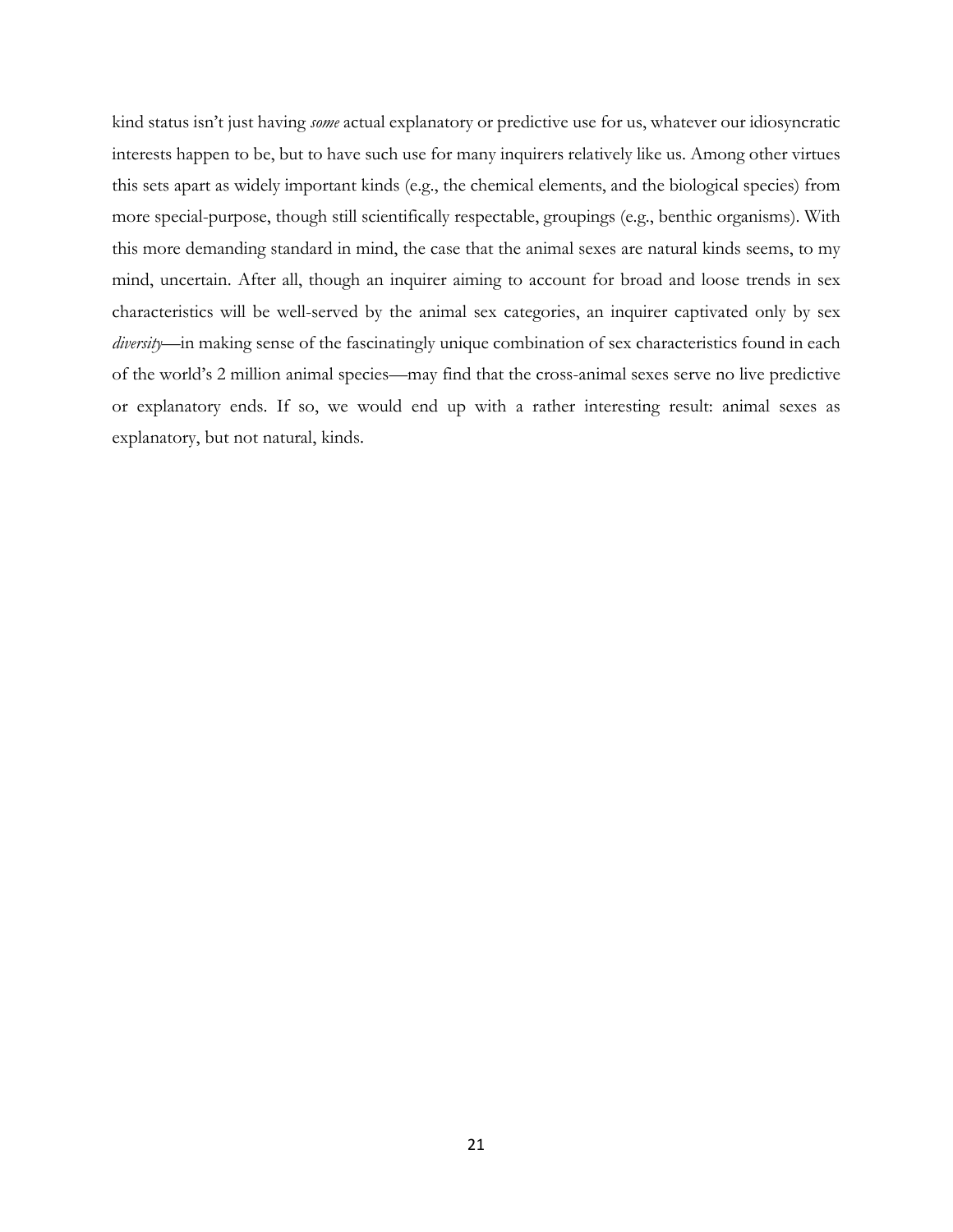### References

- Ah-King, Malin and Nylin, Sören (2010), 'Sex in an evolutionary perspective: just another reaction norm', *Evolutionary biology,* 37 (4), 234-46.
- Ah-King, Malin and Ahnesjö, Ingrid (2013), 'The "sex role" concept: an overview and evaluation', *Evolutionary biology,* 40 (4), 461-70.
- Avise, John (2013), *Evolutionary perspectives on pregnancy* (Columbia University Press).
- Bachtrog, Doris, et al. (2014), 'Sex determination: why so many ways of doing it?', *PLoS biology,* 12 (7), e1001899.
- Barlow, George W (2005), 'How do we decide that a species is sex-role reversed?', *The Quarterly review of biology,* 80 (1), 28-35.
- Bateman, Angus J (1948), 'Intra-sexual selection in Drosophila', *Heredity,* 2 (Pt. 3), 349-68.
- Bird, Alexander and Tobin, Emma (2017), 'Natural kinds', *The Stanford Encyclopedia of Philosophy*.
- Brennan, Patricia LR (2016), 'Studying genital coevolution to understand intromittent organ morphology', *Integrative and comparative biology,* 56 (4), 669-81.
- Byrne, Alex (2018), 'Is sex binary?', *Arc Digital*.
- Clutton-Brock, Tim (1991), *The evolution of parental care* (Princeton University Press).
- Cunningham, John A, et al. (2017), 'The origin of animals: Can molecular clocks and the fossil record be reconciled?', *BioEssays,* 39 (1), 1-12.
- Darwin, Charles (1871), *The descent of man and selection in relation to sex* (1: Murray).
- Devitt, Michael (2008), 'Resurrecting biological essentialism', *Philosophy of Science,* 75 (3), 344-82.
- Dewsbury, Donald A (2005), 'The Darwin-Bateman paradigm in historical context', *Integrative and Comparative Biology,* 45 (5), 831-37.
- Dupré, John (1986), 'Sex, gender, and essence', *Midwest studies in philosophy,* 11 (1), 441-57.
- --- (1995), *The disorder of things: Metaphysical foundations of the disunity of science* (Harvard University Press).
- Eberhard, William G (1985), *Sexual selection and animal genitalia* (Harvard University Press).
- Edward, Dominic A and Chapman, Tracey (2011), 'The evolution and significance of male mate choice', *Trends in Ecology & Evolution,* 26 (12), 647-54.
- Emlen, Douglas J (2014), *Animal weapons: the evolution of battle* (Henry Holt and Company).
- Fairbairn, Daphne J (2013), *Odd couples: extraordinary differences between the sexes in the animal kingdom* (Princeton University Press).
- Fausto‐Sterling, Anne (1993), 'The five sexes', *The sciences,* 33 (2), 20-24.
- Franklin-Hall, LR (2015a), 'Natural kinds as categorical bottlenecks', *Philosophical Studies,* 172 (4), 925- 48.
- --- (2015b), 'Explaining causal selection with explanatory causal economy: Biology and beyond', *Explanation in biology* (Springer), 413-38.
- Fromhage, Lutz and Jennions, Michael D (2016), 'Coevolution of parental investment and sexually selected traits drives sex-role divergence', *Nature communications,* 7, 12517.
- Gorelick, Root, Carpinone, Jessica, and Derraugh, Lindsay Jackson (2016), 'No universal differences between female and male eukaryotes: Anisogamy and asymmetrical female meiosis', *Biological Journal of the Linnean Society,* 120 (1), 1-21.
- Gowaty, Patricia Adair (1997), 'Sexual dialectics, sexual selection, and variation in reproductive behavior', *Feminism and evolutionary biology* (Springer), 351-84.
- Gowaty, Patricia Adair and Hubbell, Stephen P (2005), 'Chance, time allocation, and the evolution of adaptively flexible sex role behavior', *Integrative and Comparative Biology,* 45 (5), 931-44.
- --- (2009), 'Reproductive decisions under ecological constraints: it's about time', *Proceedings of the National Academy of Sciences,* 106 (Supplement 1), 10017-24.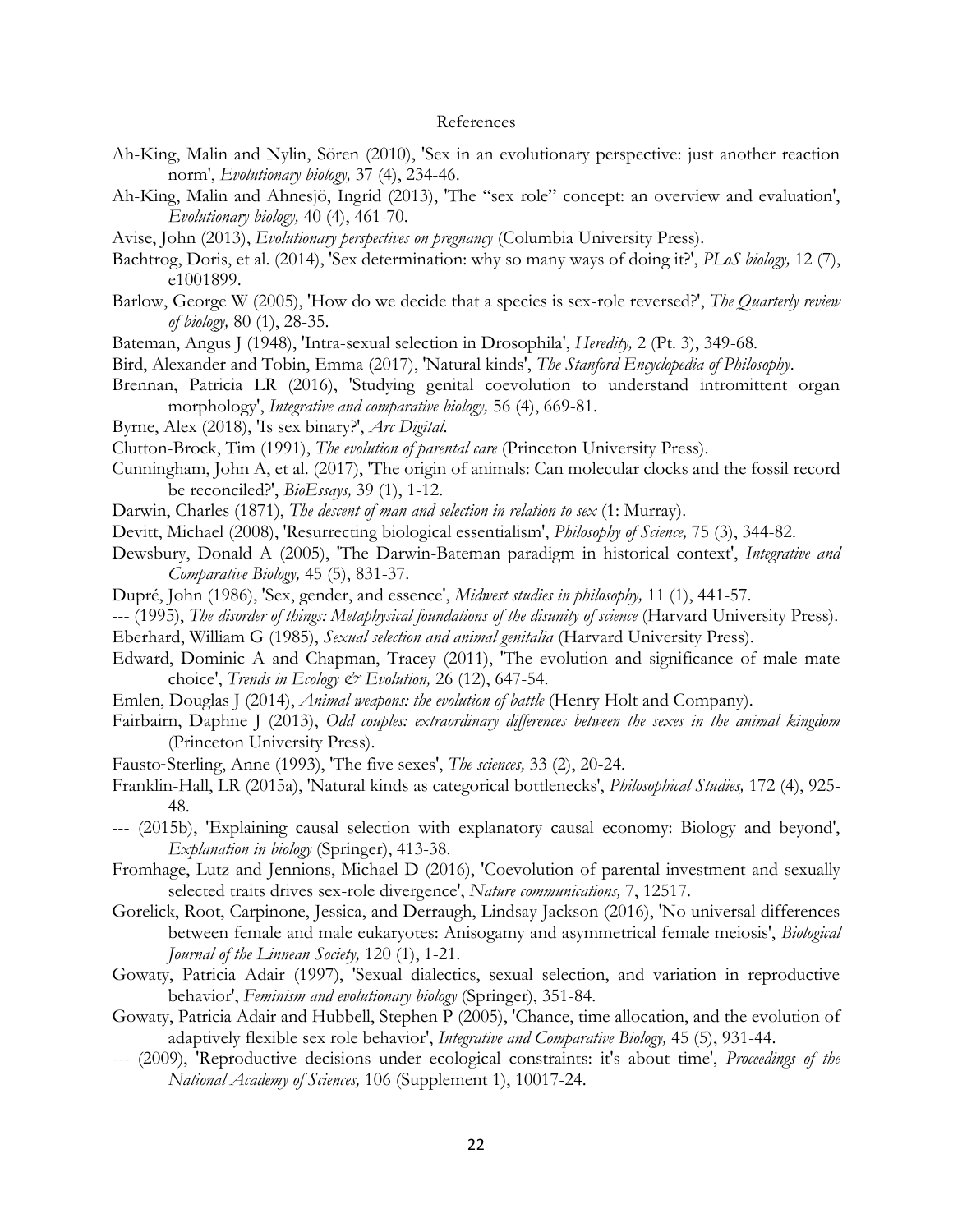- Graham, Patricia, Penn, Jill KM, and Schedl, Paul (2003), 'Masters change, slaves remain', *Bioessays,* 25  $(1), 1-4.$
- Haraway, Donna (1991), 'Simians, cyborgs, and women', (New York: Routledge).
- Herpin, Amaury and Schartl, Manfred (2015), 'Plasticity of gene-regulatory networks controlling sex determination: of masters, slaves, usual suspects, newcomers, and usurpators', *EMBO reports,* 16 (10), 1260-74.
- Hrdy, Sarah Blaffer (1980), *The langurs of Abu: female and male strategies of reproduction* (Harvard University Press).
- --- (1986), *Empathy, polyandry, and the myth of the coy female* (na).
- Janicke, Tim, et al. (2016), 'Darwinian sex roles confirmed across the animal kingdom', *Science advances,* 2 (2), e1500983.
- Jarne, Philippe and Auld, Josh R (2006), 'Animals mix it up too: the distribution of self-fertilization among hermaphroditic animals', *Evolution,* 60 (9), 1816-24.
- Kalinka, Alex T (2015), 'How did viviparity originate and evolve? Of conflict, co-option, and cryptic choice', *BioEssays,* 37 (7), 721-31.
- Khalidi, Muhammad Ali (this volume), 'Are Sexes Natural Kinds?', in Shamik Dasgupta and Brad Weslake (eds.).
- Kokko, Hanna, Klug, Hope, and Jennions, Michael D (2012), 'Unifying cornerstones of sexual selection: operational sex ratio, Bateman gradient and the scope for competitive investment', *Ecology Letters,* 15 (11), 1340-51.
- Lehtonen, Jussi and Parker, Geoff A (2014), 'Gamete competition, gamete limitation, and the evolution of the two sexes', *Molecular human reproduction,* 20 (12), 1161-68.
- --- (2019), 'Evolution of the Two Sexes under Internal Fertilization and Alternative Evolutionary Pathways', *The American Naturalist,* 193 (5), 000-00.
- Lehtonen, Jussi, Parker, Geoff A, and Schärer, Lukas (2016), 'Why anisogamy drives ancestral sex roles', *Evolution,* 70 (5), 1129-35.
- Lessells, C. K. , Snook, Rhonda R, and Hosken, David J (2009), 'The evolutionary origin and maintenance of sperm: selection for a small, motile gamete mating type', *Sperm biology* (Elsevier), 43-67.
- Lüpold, Stefan, et al. (2016), 'How sexual selection can drive the evolution of costly sperm ornamentation', *Nature,* 533 (7604), 535.
- Parker, Geoff A (2014), 'The sexual cascade and the rise of pre-ejaculatory (Darwinian) sexual selection, sex roles, and sexual conflict', *Cold Spring Harbor perspectives in biology,* 6 (10), a017509.
- Queller, David C (1997), 'Why do females care more than males?', *Proceedings of the Royal Society of London. Series B: Biological Sciences,* 264 (1388), 1555-57.
- Reydon, Thomas AC (2012), 'Essentialism About Kinds: An Undead Issue in the Philosophies of Physics and Biology?', *Probabilities, Laws, and Structures* (Springer), 217-30.
- Richards, Evelleen (2017), *Darwin and the making of sexual selection* (University of Chicago Press).
- Roughgarden, Joan (2013), *Evolution's rainbow: Diversity, gender, and sexuality in nature and people* (Univ of California Press).
- Schärer, Lukas, Rowe, Locke, and Arnqvist, Göran (2012), 'Anisogamy, chance and the evolution of sex roles', *Trends in Ecology & Evolution,* 27 (5), 260-64.
- Schilthuizen, Menno (2015), *Nature's Nether Regions: What the Sex Lives of Bugs, Birds, and Beasts Tell Us about Evolution, Biodiversity, and Ourselves* (Penguin).
- Stölting, Kai N and Wilson, Anthony B (2007), 'Male pregnancy in seahorses and pipefish: beyond the mammalian model', *BioEssays,* 29 (9), 884-96.